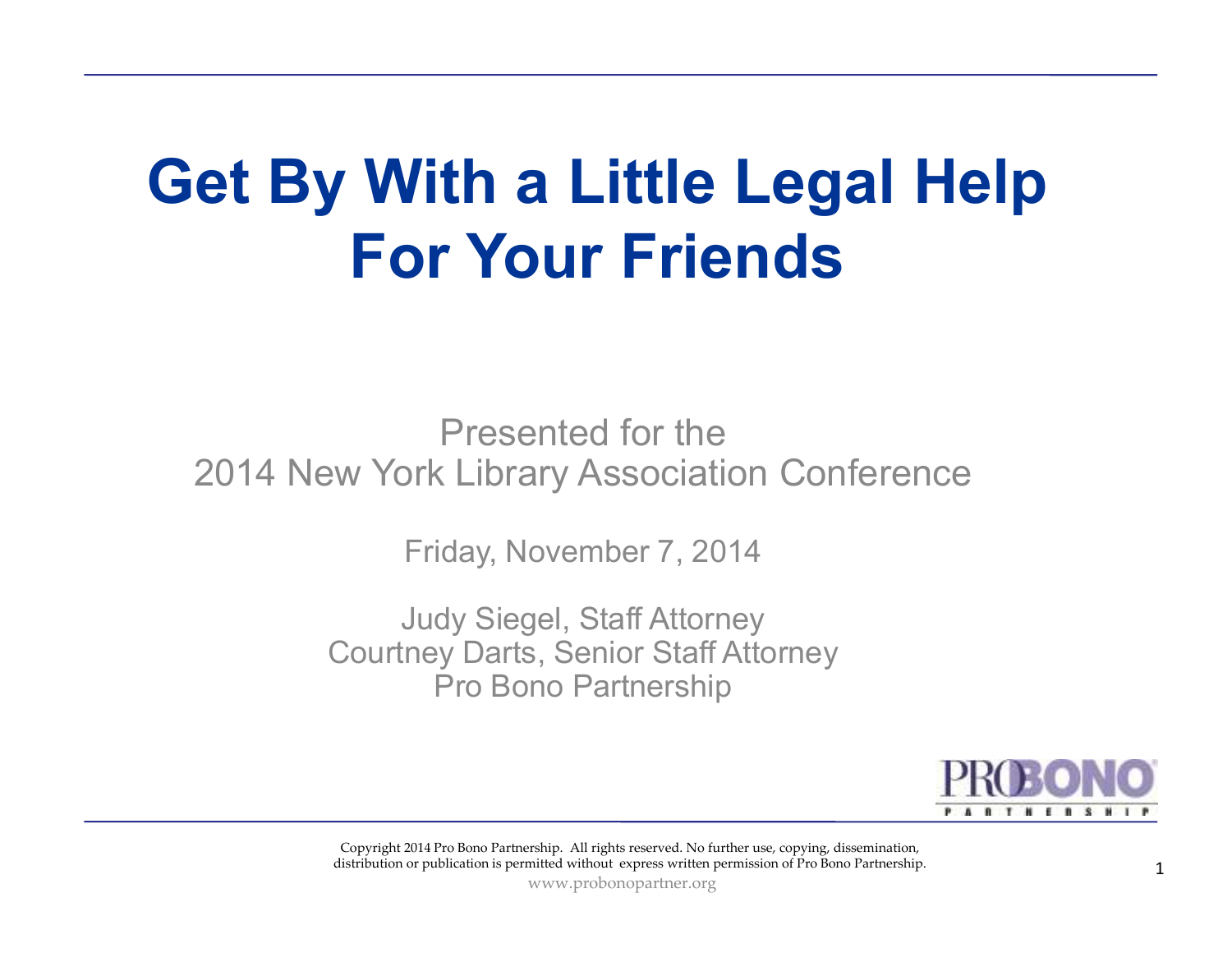### **Pro Bono Partnership**

- • Free business legal services for nonprofit organizations through the services of our staff and corporate and private attorneys
- • To be eligible, an organization must be:
	- Nonprofit and tax-exempt (or seeking (501(c)(3) status);
	- •Providing services in New York, New Jersey, or Connecticut;
	- •Engaging in activities that benefit the poor or<br>disadvantaged or otherwise providing important social<br>services, or arts, educational, or environmental programs;

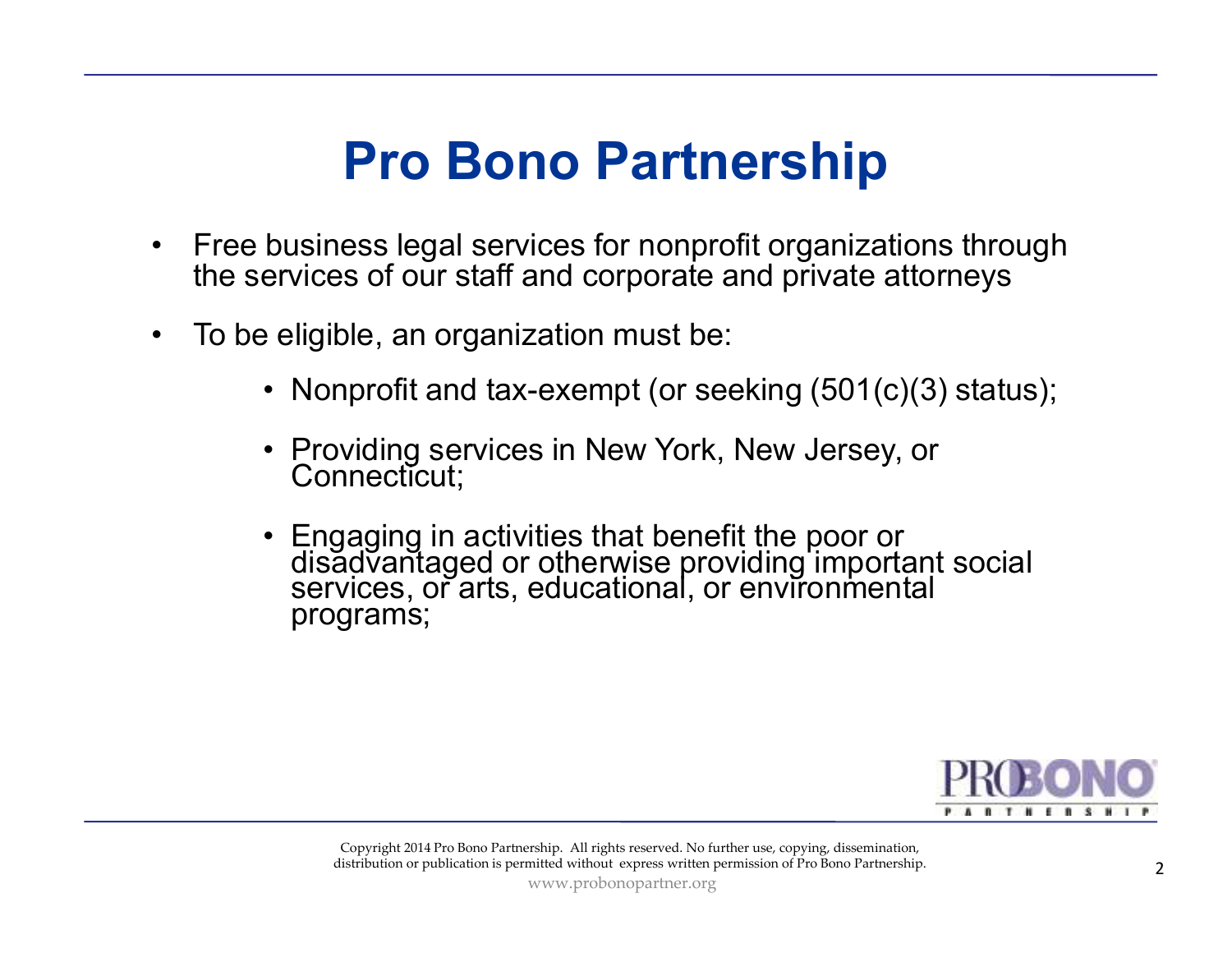### **Pro Bono Partnership cont'd.**

- Providing programs or services with a demonstrable impact;
- • A group with genuine legal needs that the Partnership can address; and
- Unable to pay for legal services without significant<br>impairment of program resources impairment of program resources.
- •To apply to become a client, visit www.probonopartner.org and click on "Request Legal Assistance"

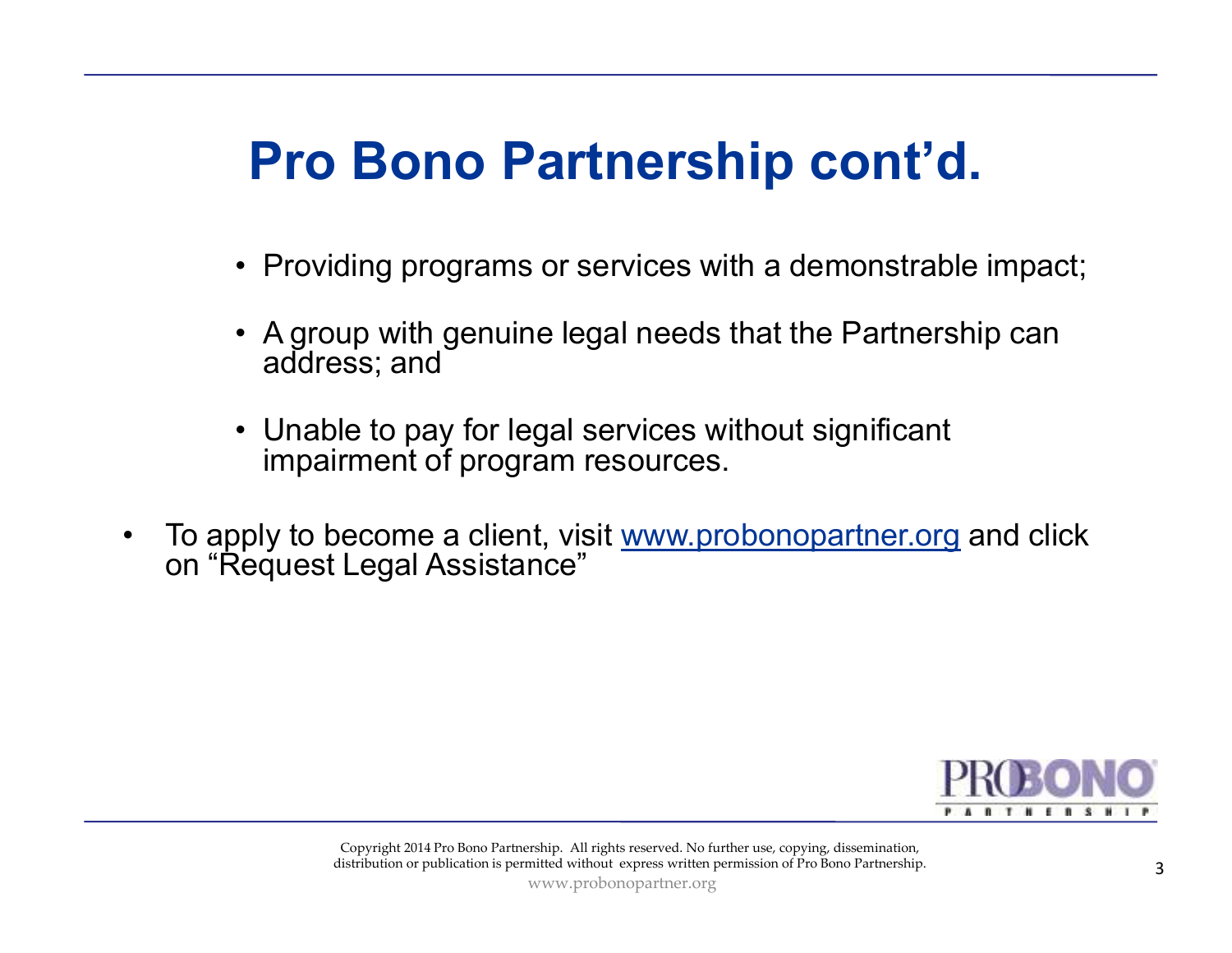### **Available Assistance from PBP**

Non-litigation business law matters, such as:

- • Corporate governance issues: bylaw reviews, conflict of interest policies
- $\bullet$ Employment / HR issues
- $\bullet$  Business documents that require legal review or assistance with negotiations, such as forms, contracts or property leases
- •Compliance with state and federal regulations re: fundraising

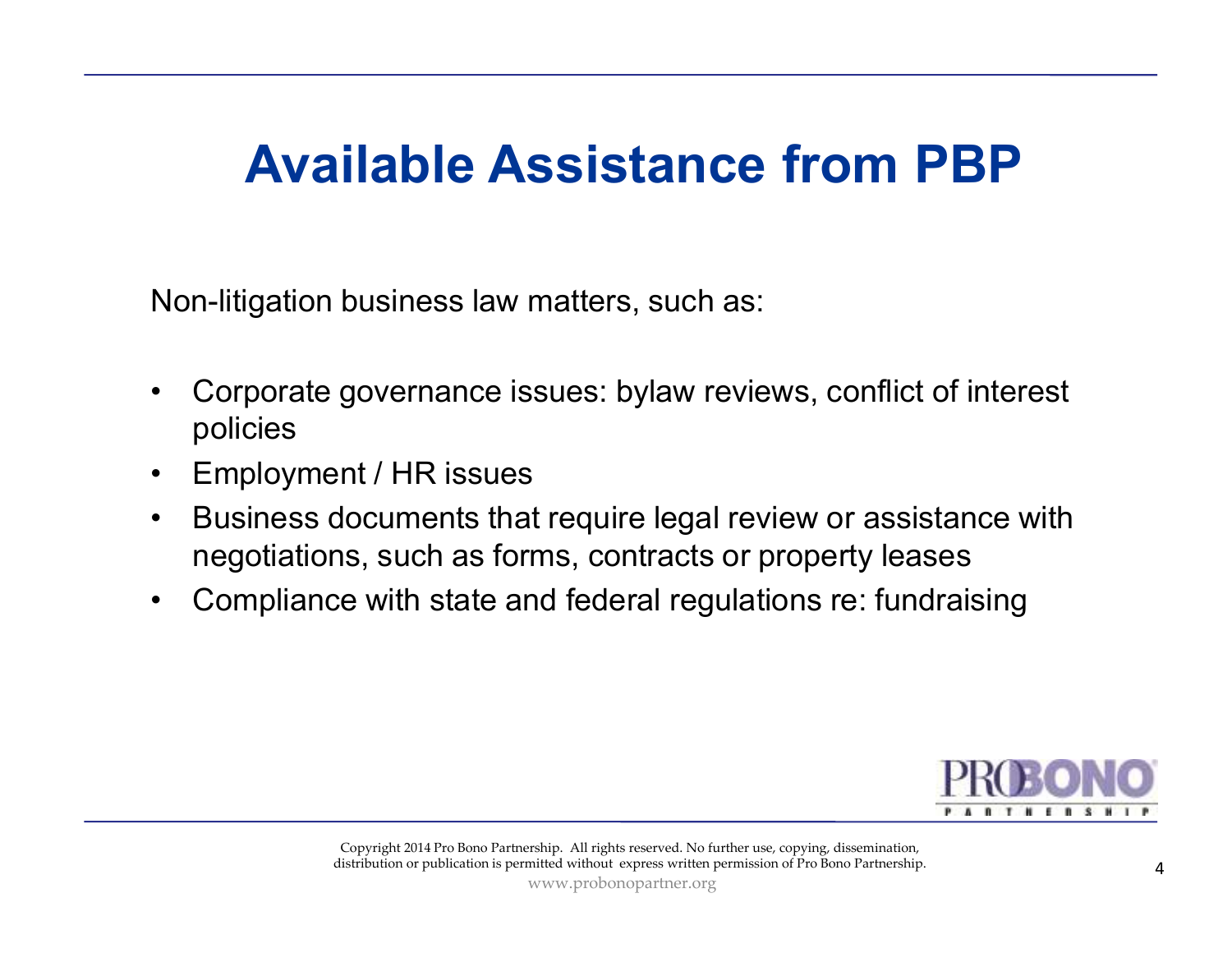# **WHAT DOES IT MEAN TO BE A NONPROFIT 501(c)(3) ORGANIZATION?**



Copyright 2014 Pro Bono Partnership. All rights reserved. No further use, copying, dissemination, distribution or publication is permitted without express written permission of Pro Bono Partnership.

www.probonopartner.org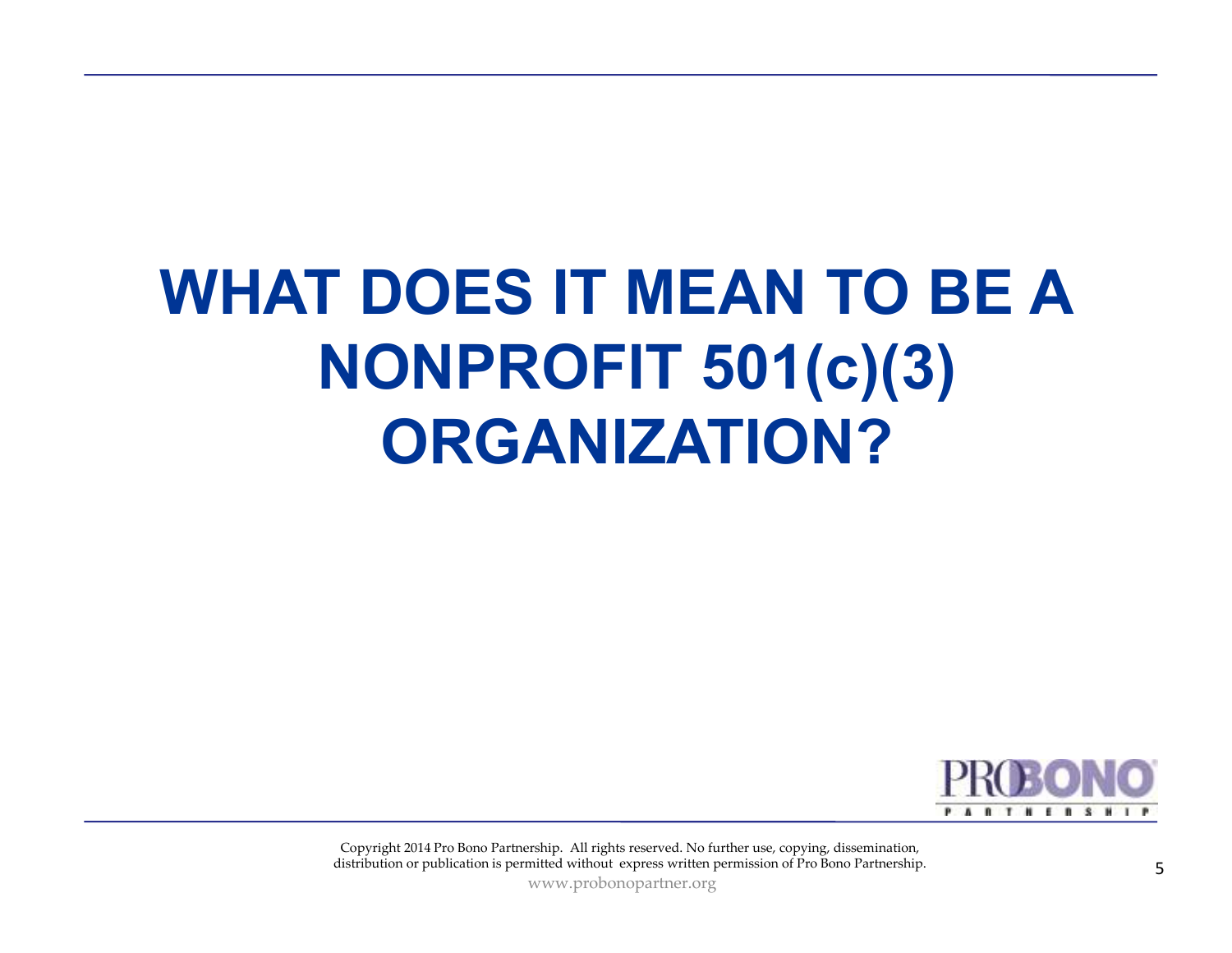### **Nomenclature**

- • Charitable organizations have two "classifications"
	- Nonprofit or not-for-profit (function of state law)
		- Formed for a non-pecuniary purpose (for the benefit of their mombers for a public good ato ) their members, for a public good, etc.)
		- Most often are incorporated
		- In New York, not-for-profit corporations governed by the Not-for-Profit Corporation Law
	- Tax exempt under Section 501(c)(3) of the Internal Revenue<br>Cade (function of foderal law) Code (function of federal law)
		- Organized and operated exclusively for purposes that <br>are sharitable, literary educational, religious, scientific are charitable, literary, educational, religious, scientific, etc.
		- Governed by Internal Revenue Code



Copyright 2014 Pro Bono Partnership. All rights reserved. No further use, copying, dissemination, distribution or publication is permitted without express written permission of Pro Bono Partnership.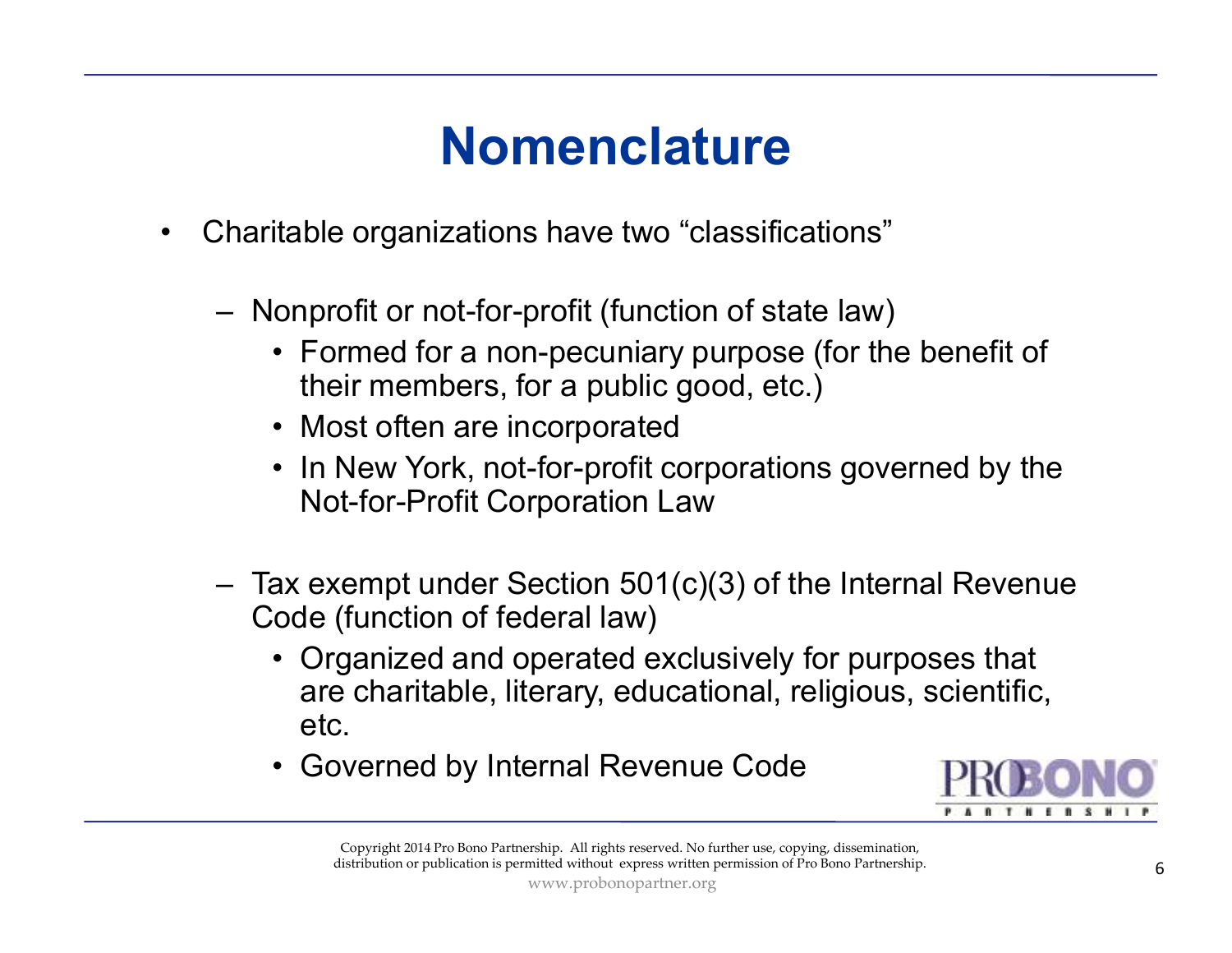### **How to Form a Not-for-Profit Corporation**

- •Articulate the mission of the organization
- • Identify who will serve as the directors of the corporation (in New York, you must have at least three people over the age of 18)
- • File a certificate of incorporation in the state where organization will be incorporated
	- 1. еписана Certificate sets out the charitable purposes for which the<br>organization is formed: in New York, certain purposes rec organization is formed; in New York, certain purposes require approval of state agencies
- •Prepare basic corporate documents – bylaws, conflict of interest policy
- $\bullet$ Hold organizational meeting to adopt documents, elect officers, conduct other business

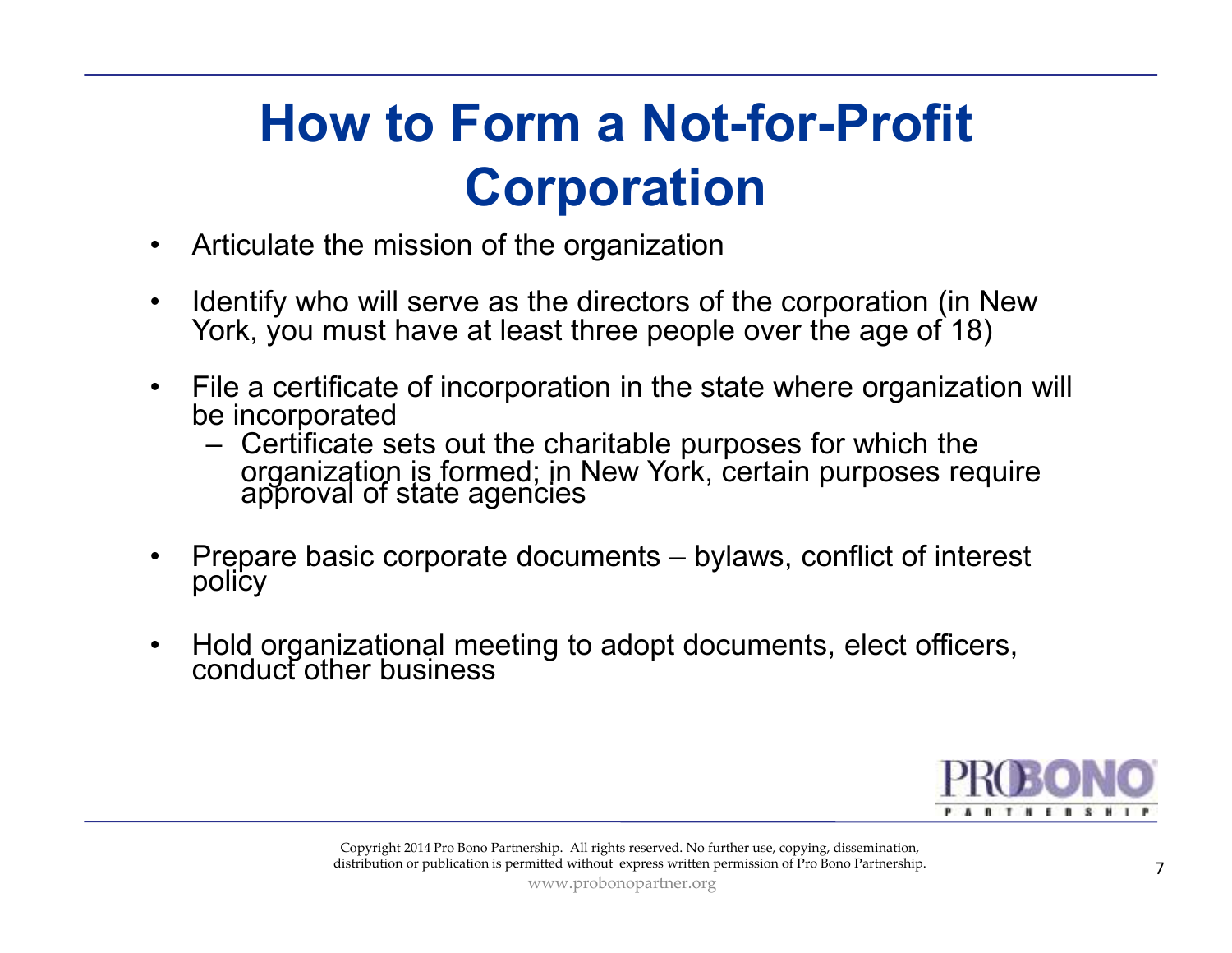### **How To Be Recognized as Tax-Exempt Under Internal Revenue Code §501(c)(3)**

- •Tax-exempt status requires formal recognition from IRS (with exceptions)
- $\bullet$  Apply on Form 1023, which asks for:
	- Detailed description of organization's planned activities,<br>leaders, beneficiaries, fundraising plans leaders, beneficiaries, fundraising plans
	- Multi-year budget
	- Copies of bylaws, certificate of incorporation, conflict of interest policy interest policy
- •New Form 1023-EZ option for small nonprofits
- $\bullet$ IRS issues "determination letter" recognizing organization's tax- exempt status

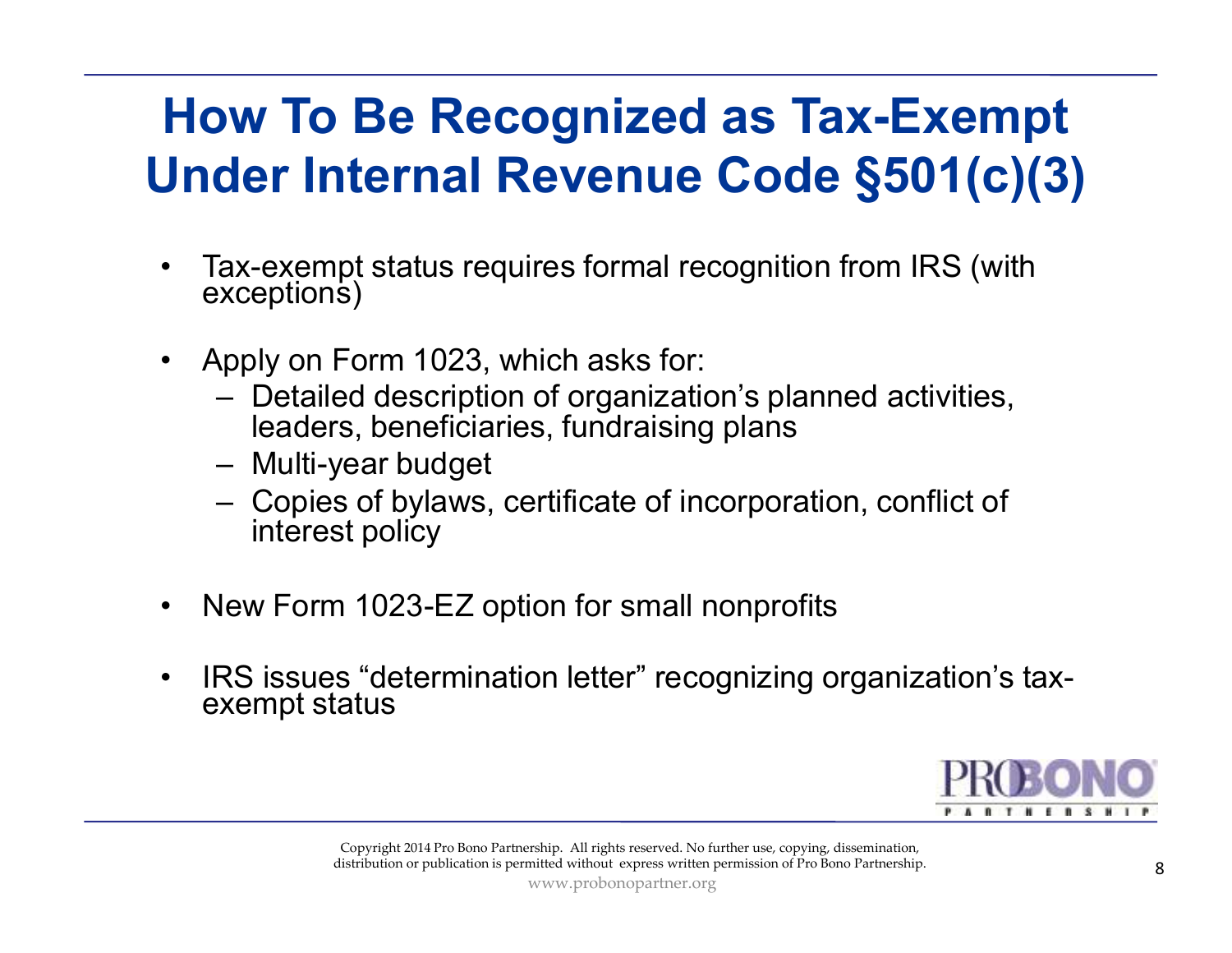### **How to Qualify for State & Local Tax Exemptions**

- $\bullet$  Apply separately for exemption from:
	- State franchise tax
	- Sales tax (both as consumer and vendor)<br>- Local real property tax
	- Local real property tax
- Applications are simpler to complete if organization has already obtained federal tax exemption  $\begin{array}{r} \text{PRO} \text{ on } \text{O} \text{ on } \text{O} \text{ on } \text{O} \text{ on } \text{P} \text{ on } \text{P} \text{ on } \text{P} \text{ on } \text{P} \text{ on } \text{P} \text{ on } \text{P} \text{ on } \text{P} \text{ on } \text{P$

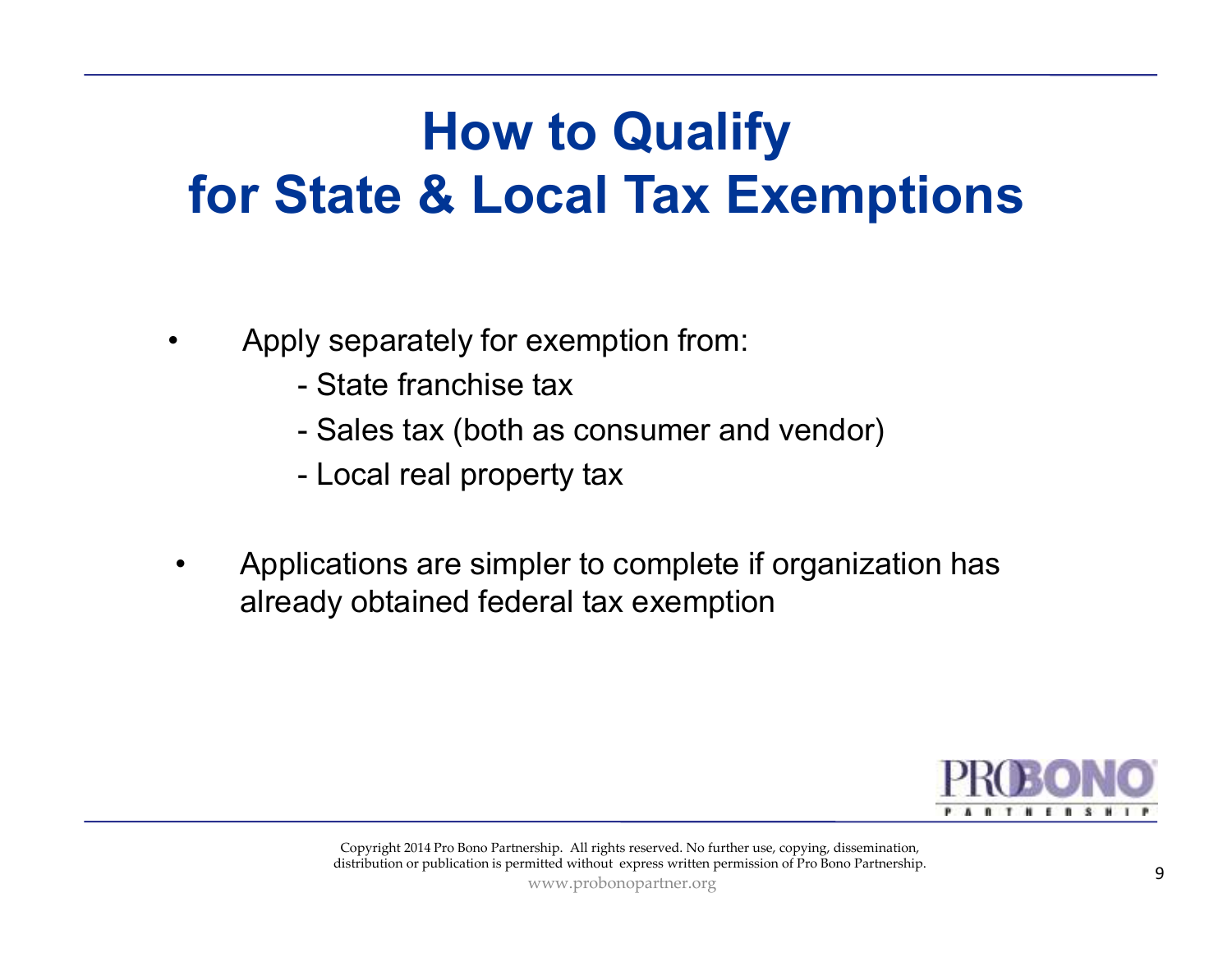### **Should You Incorporate?**

#### **BENEFITS**

- Limited liability •
- $\bullet$ Facilitates tax exemption
- • Facilitates conduct of activities (entering into contracts, purchasing insurance)
- $\bullet$ Perpetual existence

#### **OBLIGATIONS**

- •State filings
- $\bullet$ Federal filings
- $\bullet$  Maintaining corporate records
- $\bullet$  Observing corporate formalities
- • Must recruit and retain people to carry out responsibilities
- $\bullet$ Perpetual existence

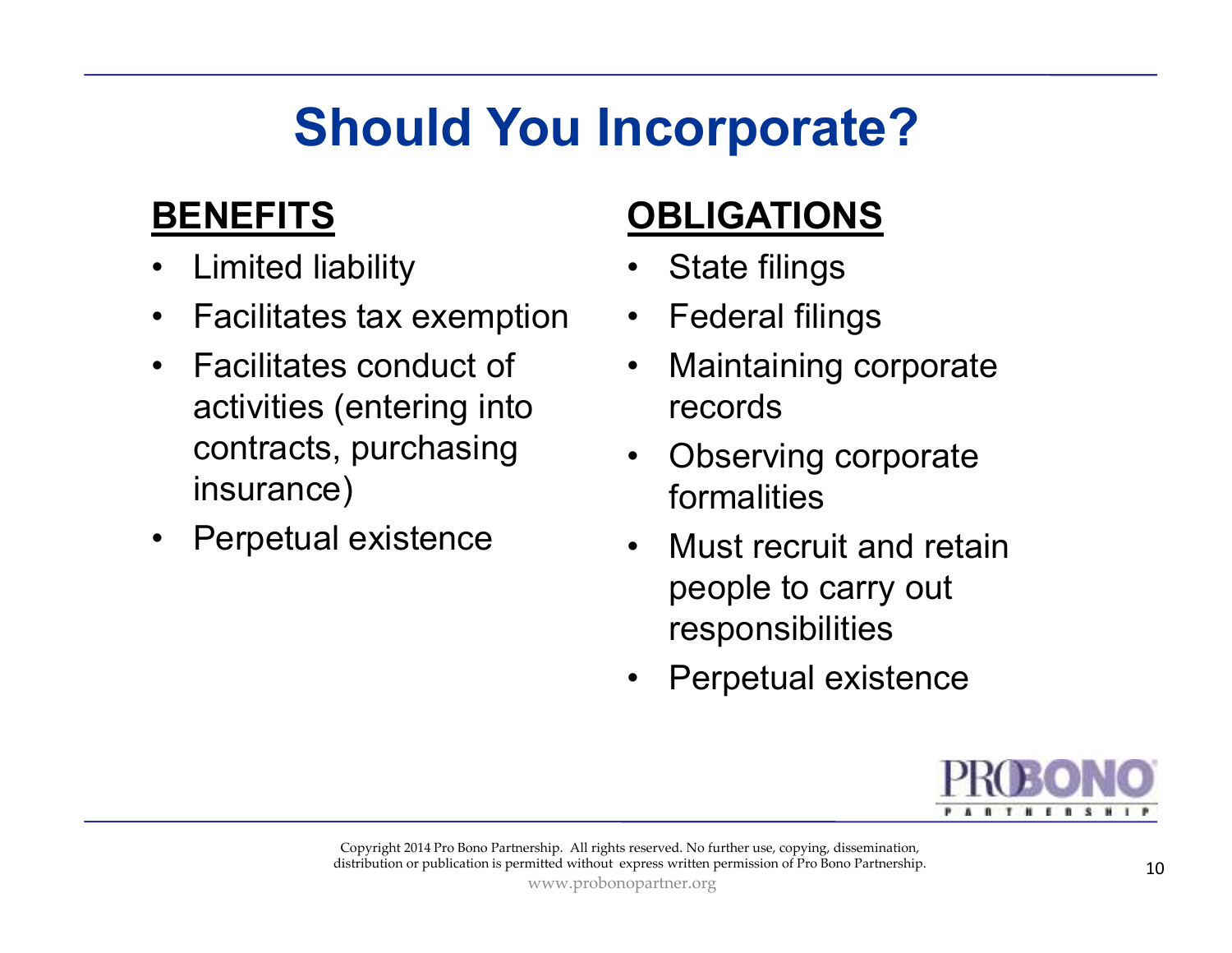### **501(c)(3) Tax Exemption**

- •Organization can accept tax-deductible charitable donations
- • Organization doesn't pay income taxes, and may be exempt from sales, property, and other state and local taxes
- $\bullet$ Organization cannot have private benefit or inurement
- • Organization must comply with registration and reporting requirements (annual Form 990)
- •Restrictions on lobbying activities
- $\bullet$ Absolute bar on political campaign activities

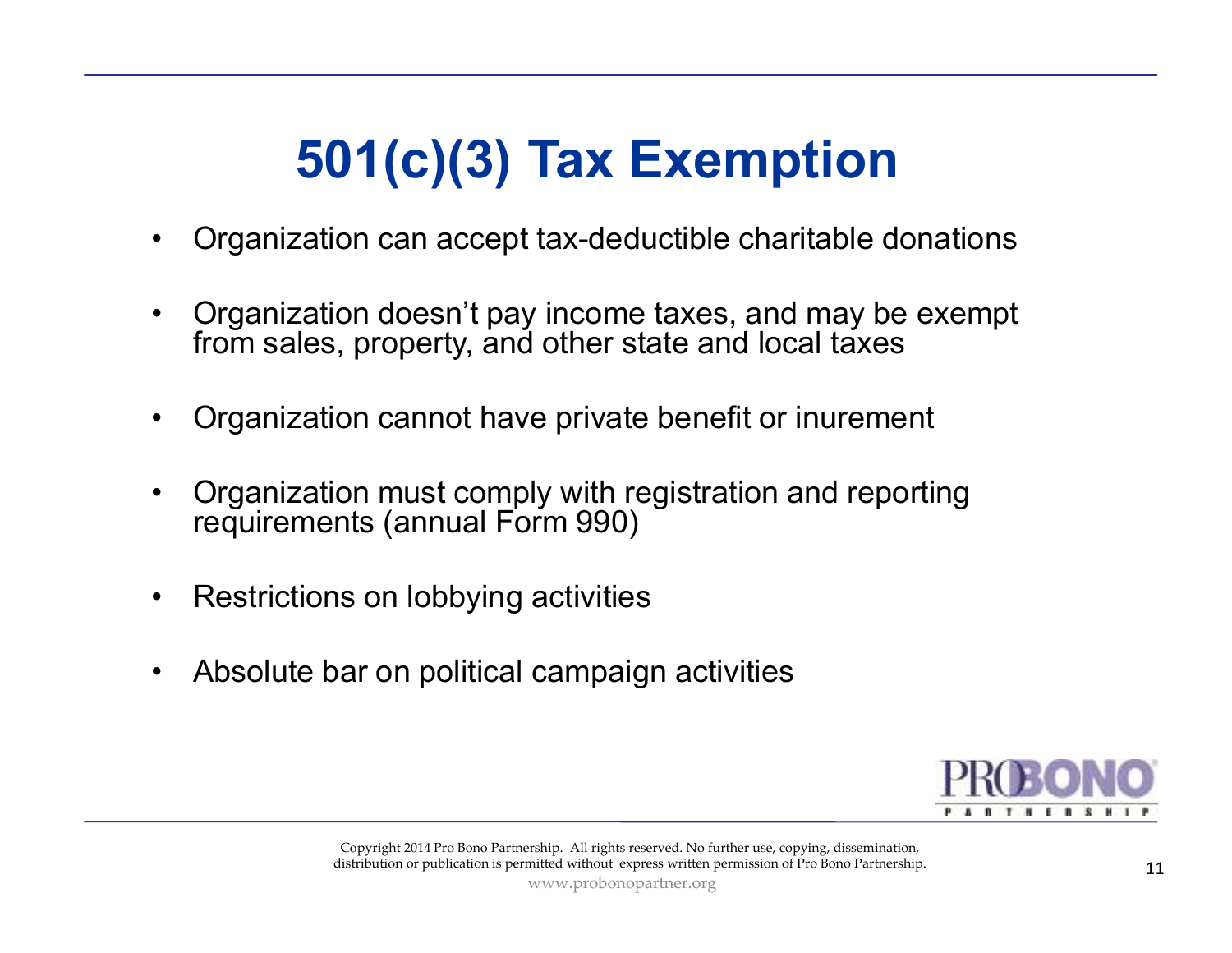### **External Oversight of Tax-Exempt Organizations**

#### IRS

•

- •State Attorney General
- • Other state agencies (e.g., Department of State, Department of Taxation & Finance)
- •**Grantmakers**
- •Public
- •Media

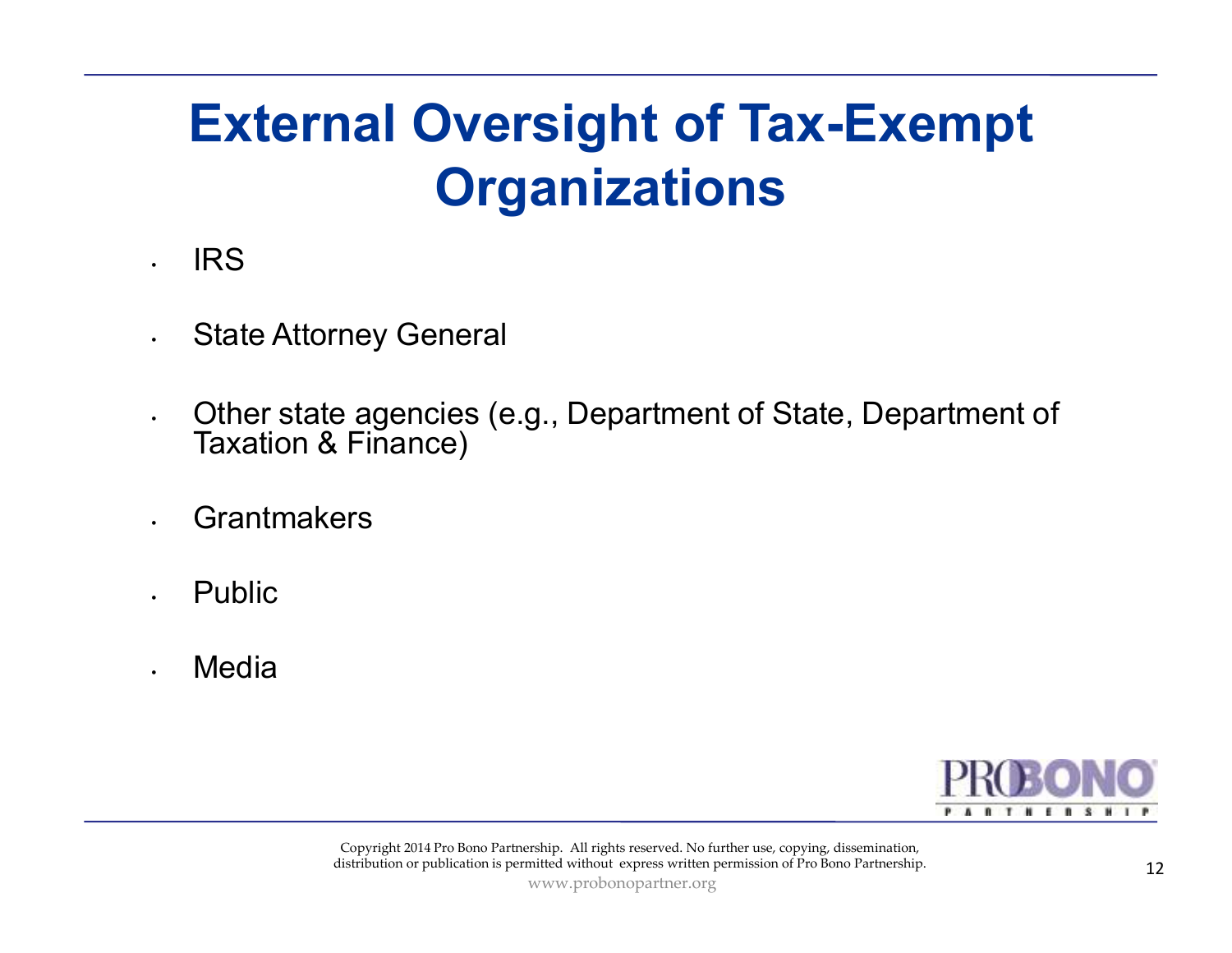### **GOOD GOVERNANCE**



Copyright 2014 Pro Bono Partnership. All rights reserved. No further use, copying, dissemination, distribution or publication is permitted without express written permission of Pro Bono Partnership. 13

www.probonopartner.org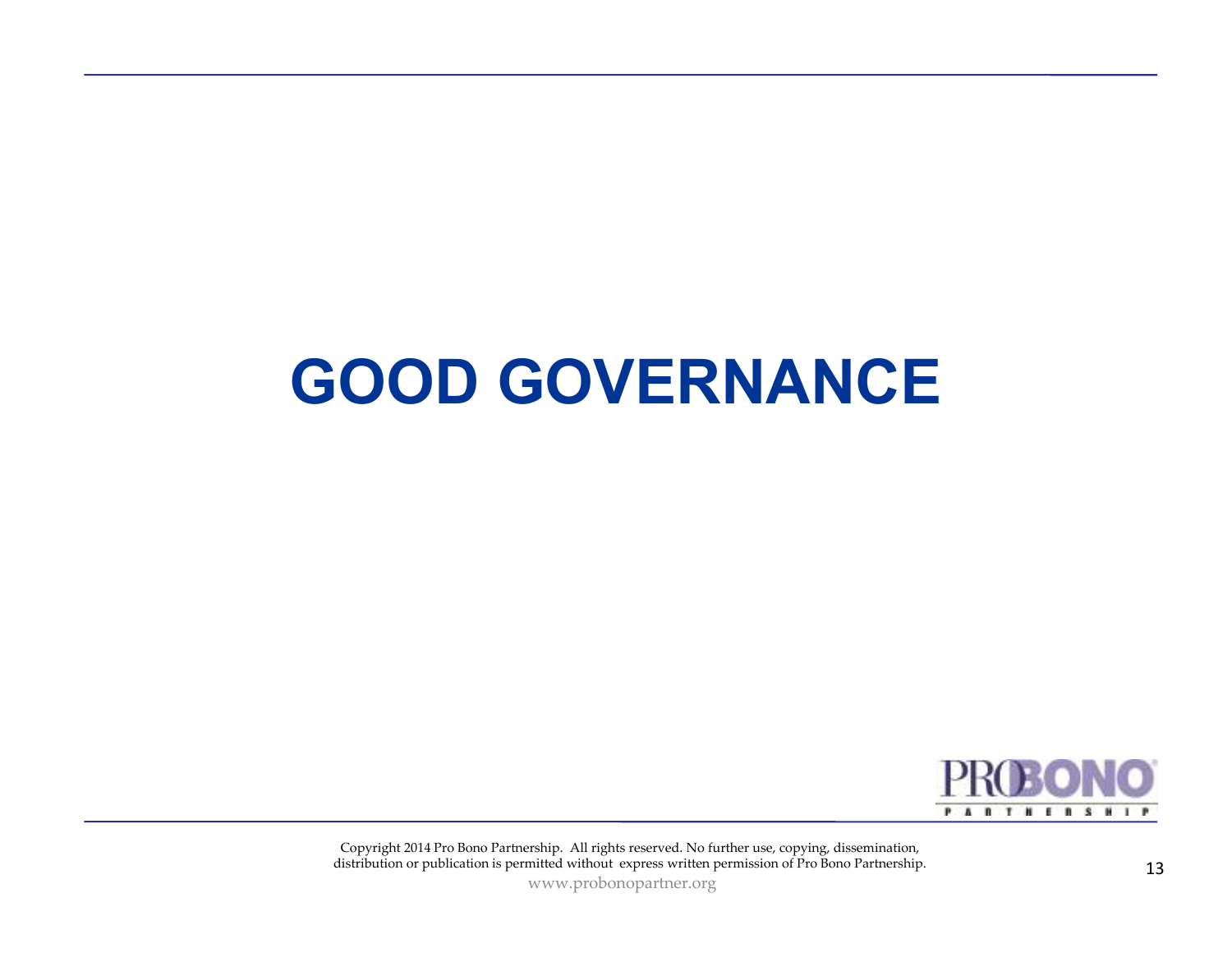### **Why Do Nonprofits Have Boards?**

- •To provide oversight
- $\bullet$  To ensure that operations, program, staff, finances, internal controls, property, mission, strategic plans are all running smoothly
- $\bullet$  To make certain that charitable resources are being used appropriately, in furtherance of the organization's mission
- $\bullet$  To help raise financial support and awareness of the organization's work

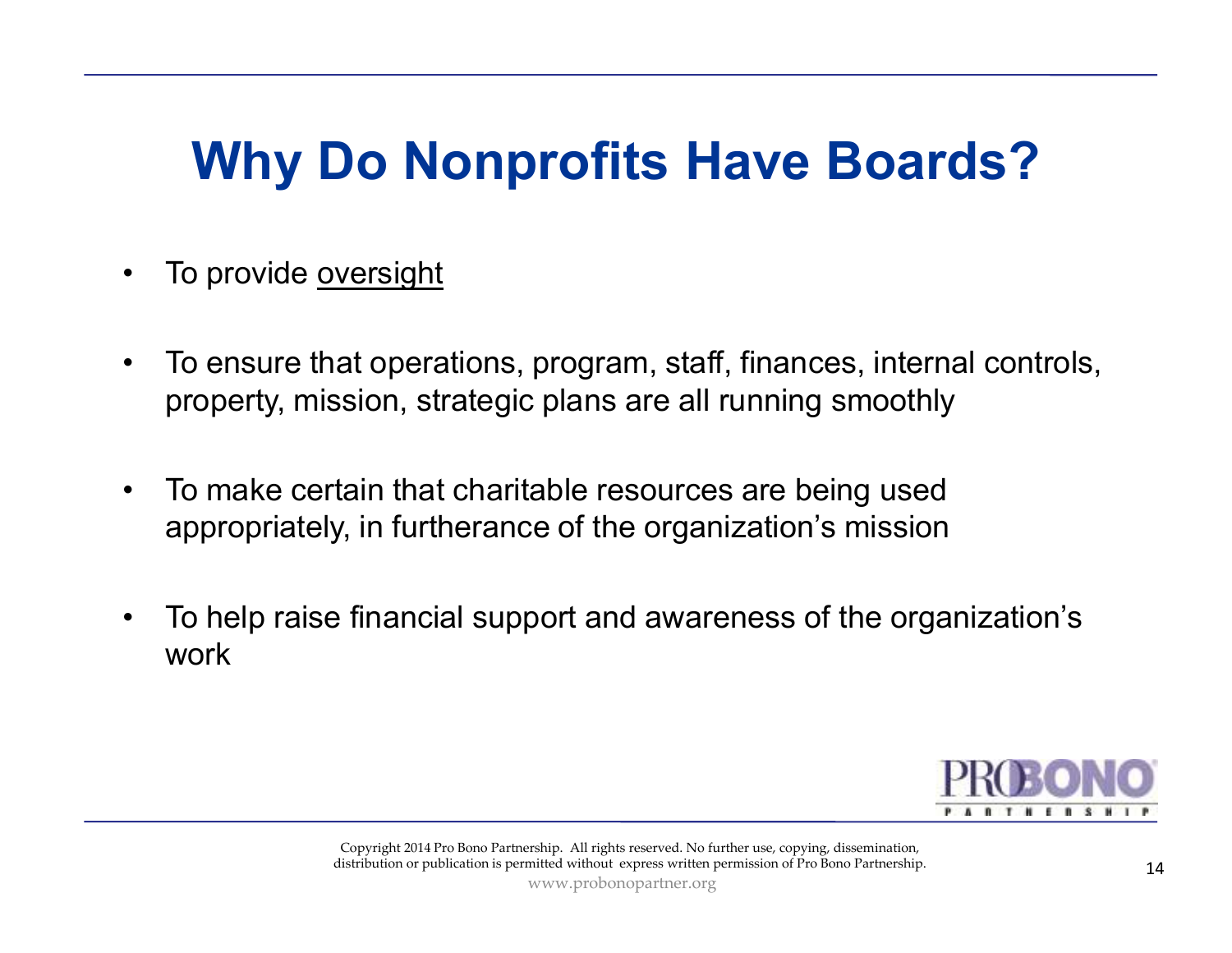### **Directors' Fiduciary Duties**

- • **Duty of Care**: Performing the director's functions with competence; being diligent and attentive; making sound and informed decisions
	- NY N-PCL  $\S717(a)$ : "Directors ... shall discharge the duties of their respective positions in good faith and with that degree of their respective positions in good faith and with that degree of diligence, care and skill which ordinarily prudent men would exercise under similar circumstances in like positions."
- •**Duty of Loyalty**: Pursuing the interests of the organization above one's own; avoiding conflicts of interest; no self-dealing
- •**Duty of Obedience**: Ensuring that the organization fulfills its stated purpose

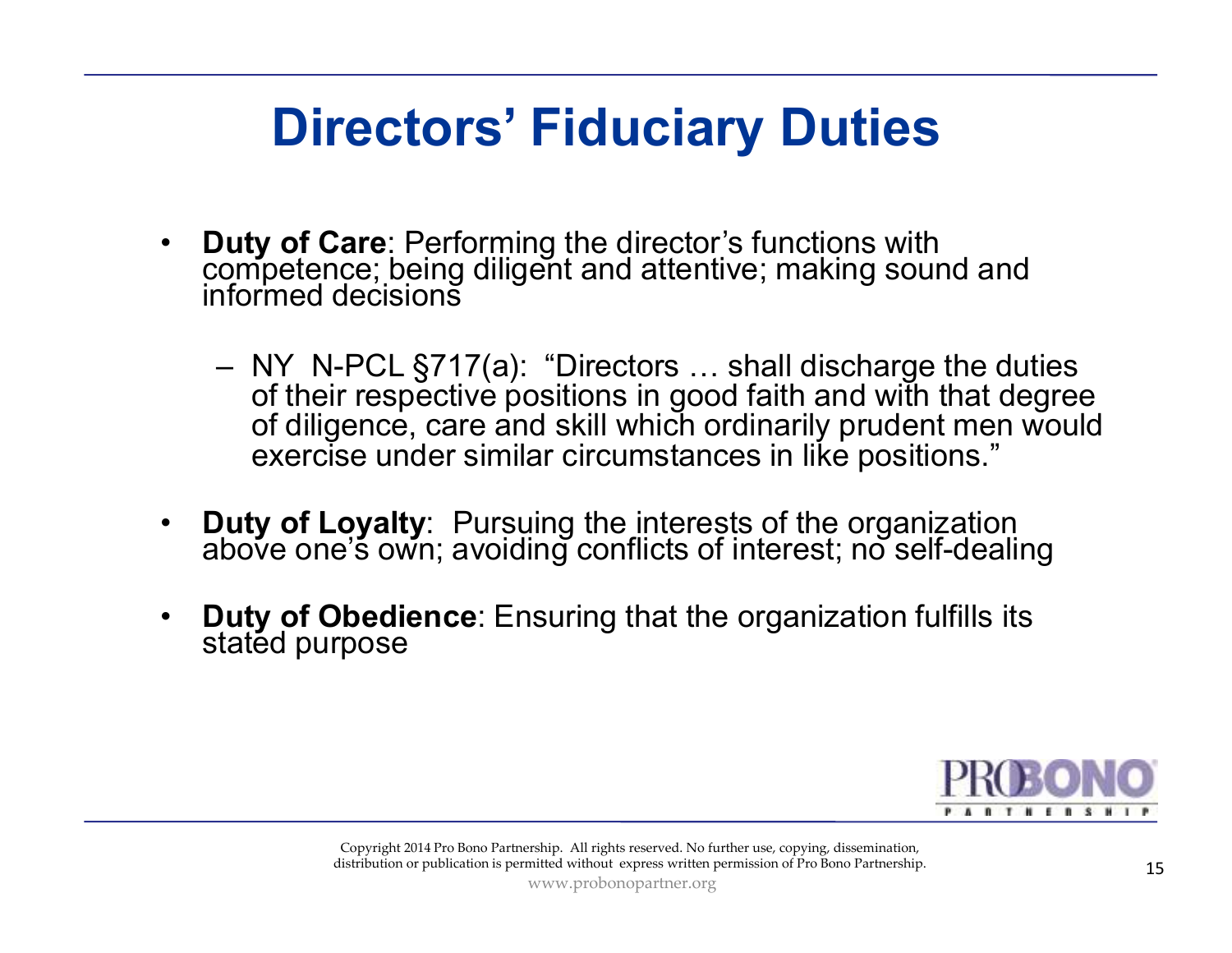### **Focus on Governance & Accountability**

- • State and federal regulators are increasingly concerned about governance practices in the nonprofit sector
	- Sarbanes-Oxley (2002)
	- Panel on the Nonprofit Sector (2005)
	- IRS releases new Form 990 (2008)
	- New York enacts Nonprofit Revitalization Act (2013 )
- $\bullet$  But what constitutes "good governance" will differ for each organization – policies should be tailored appropriately

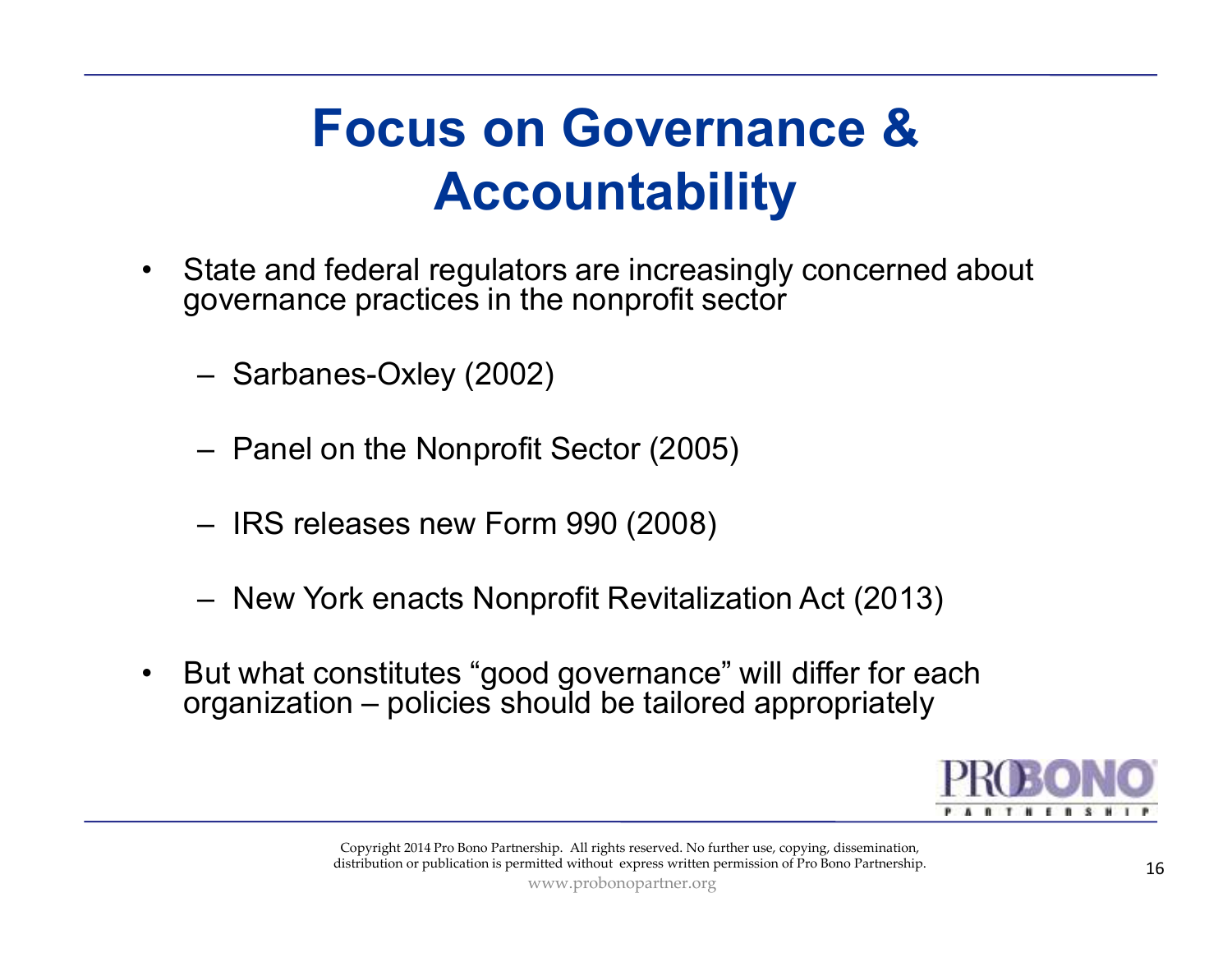### **NEW YORK NONPROFIT REVITALIZATION ACT OF 2013**



Copyright 2014 Pro Bono Partnership. All rights reserved. No further use, copying, dissemination, distribution or publication is permitted without express written permission of Pro Bono Partnership.

www.probonopartner.org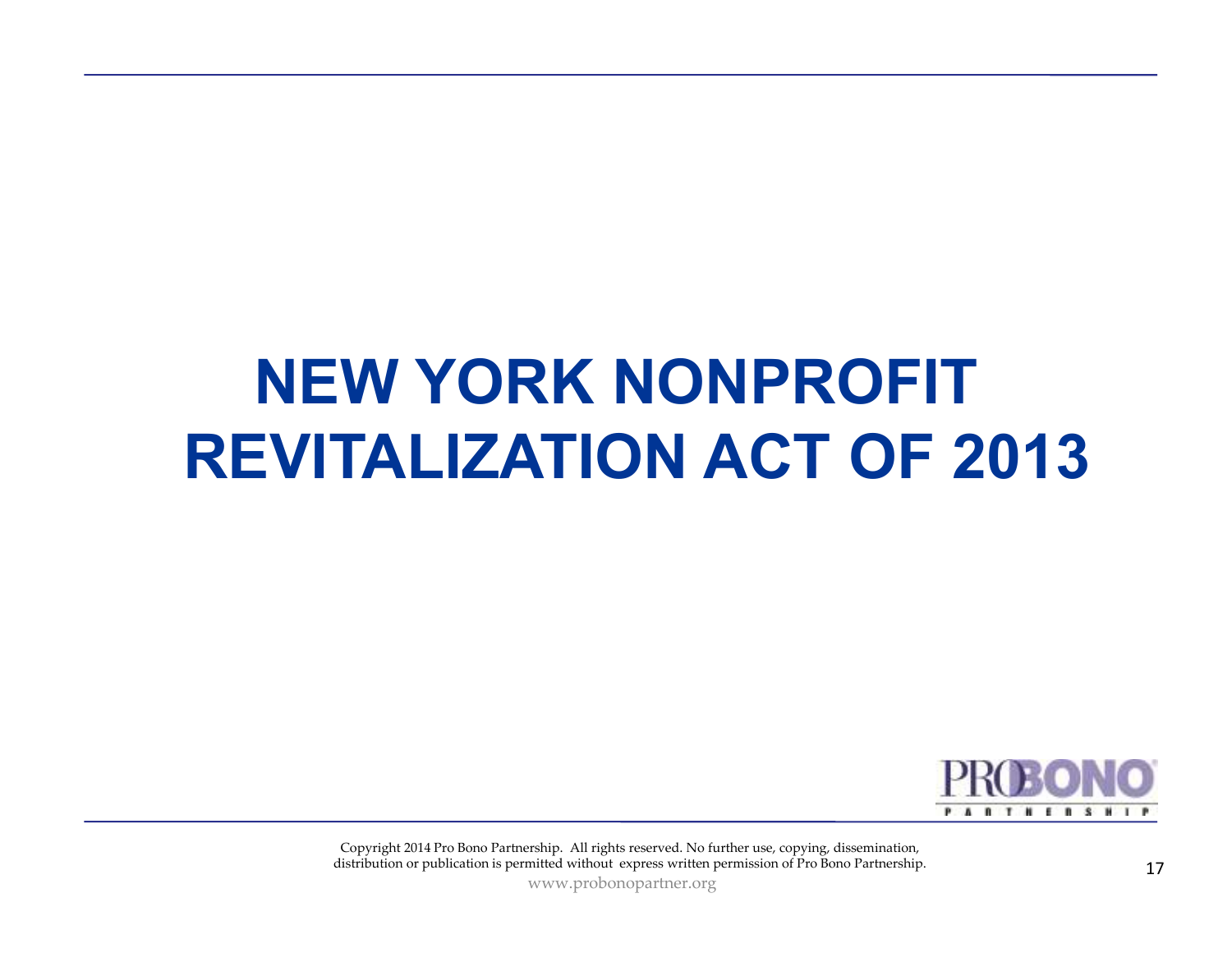### **Governance for the 21st Century**

- $\bullet$  Meeting notices, waivers of notice, and authorizations to act by unanimous written consent may all be sent via fax or e-mail
	- –This applies to both members and directors
- $\bullet$  A member may use e-mail to authorize another person to act as his/her proxy (remember, directors cannot appoint proxies)
- $\bullet$  Unless restricted by the nonprofit's certificate of incorporation or bylaws, directors can participate in meetings via videoconference or conference call. Such participation qualifies as in-person presence at the meeting, allowing director to be counted toward quorum requirement.

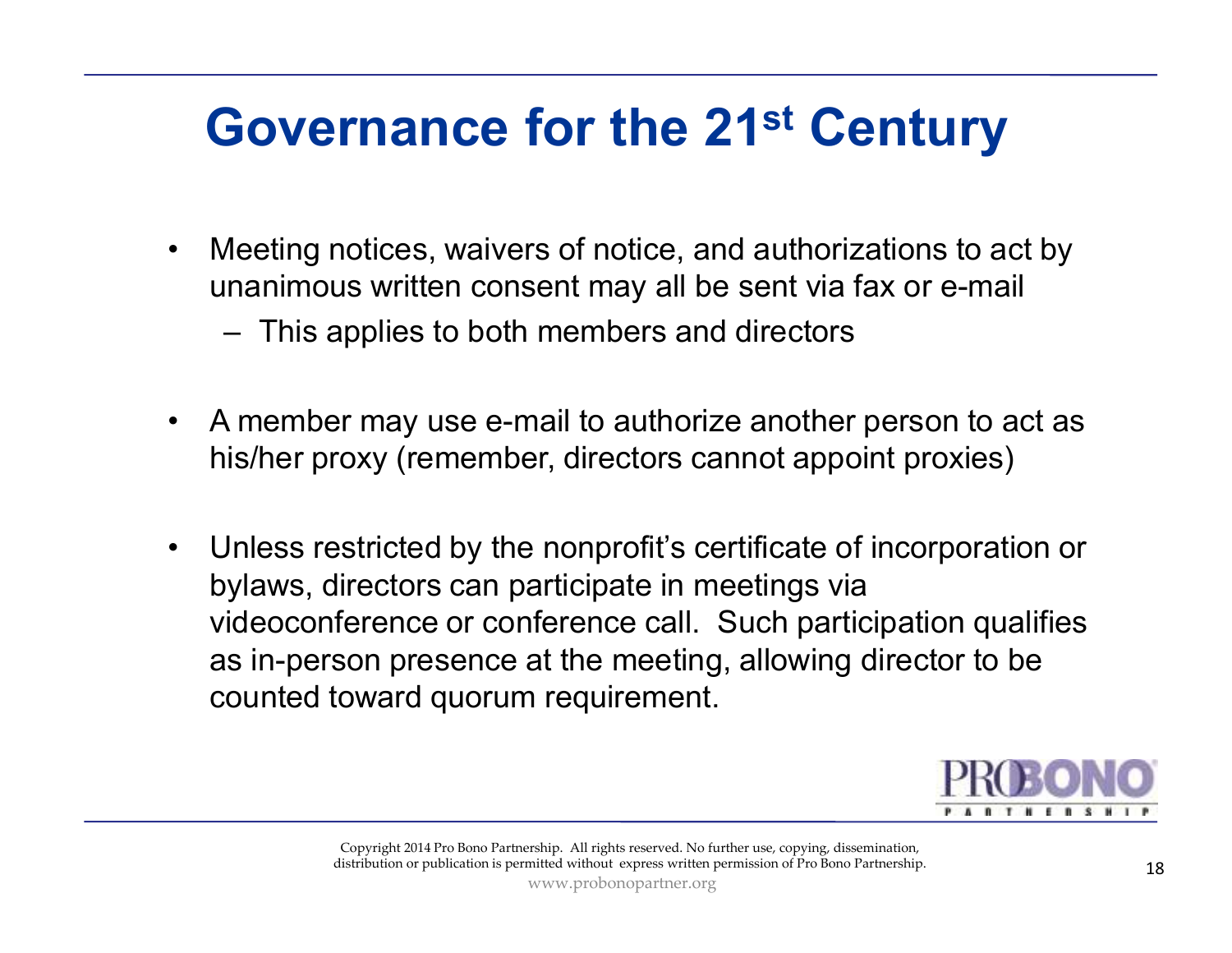### **Committees**

- •Act eliminates the designations "standing" and "special" committees
- • Committees of the board:
	- Are made up only of directors
	- Must have at least three directors serving on them
	- Can act for and bind the board (with a handful of exceptions and  $\frac{1}{2}$ within the confines of the resolution or charter establishing the committee)
	- Common examples: Executive Committee, Finance Committee, Audit Committee
- $\bullet$  Committees of the corporation
	- May be established by the board or by members
	- Can include non-directors
	- Cannot act for or bind the board

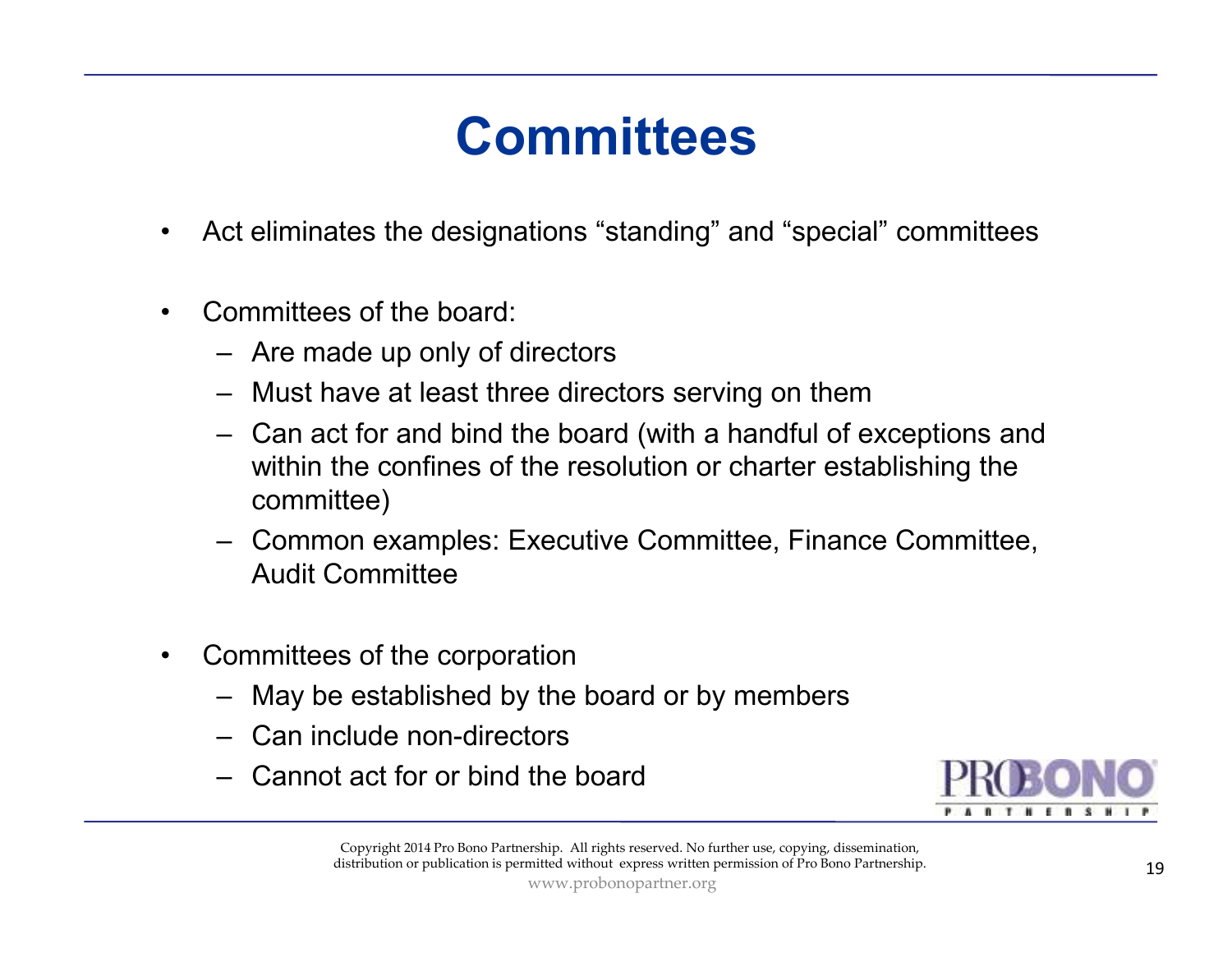### **Conflict of Interest Policy Required**

- • Every NY nonprofit corporation must have a written conflict of interest policy that complies with new statutory requirements
- $\bullet$  Policy must:
	- Cover directors, officers, and key employees
		- "Key employee" means any employee able to exercise<br>exploration influence over the nennrefit's effeire, so defi substantial influence over the nonprofit's affairs, as defined in IRC §4958 (excess benefit rules)
	- Define the circumstances that constitute a conflict of interest
	- Set out procedures for disclosing a conflict of interest to the audit committee or board
	- Prohibit the person with the conflict of interest from being present at  $\frac{1}{2}$ or participating in board or committee deliberations and/or vote regarding the matter that gives rise to the conflict
	- Prohibit the person with the conflict of interest from trying to<br>imaging influence the deliberations as vate on the metter. improperly influence the deliberations or vote on the matter

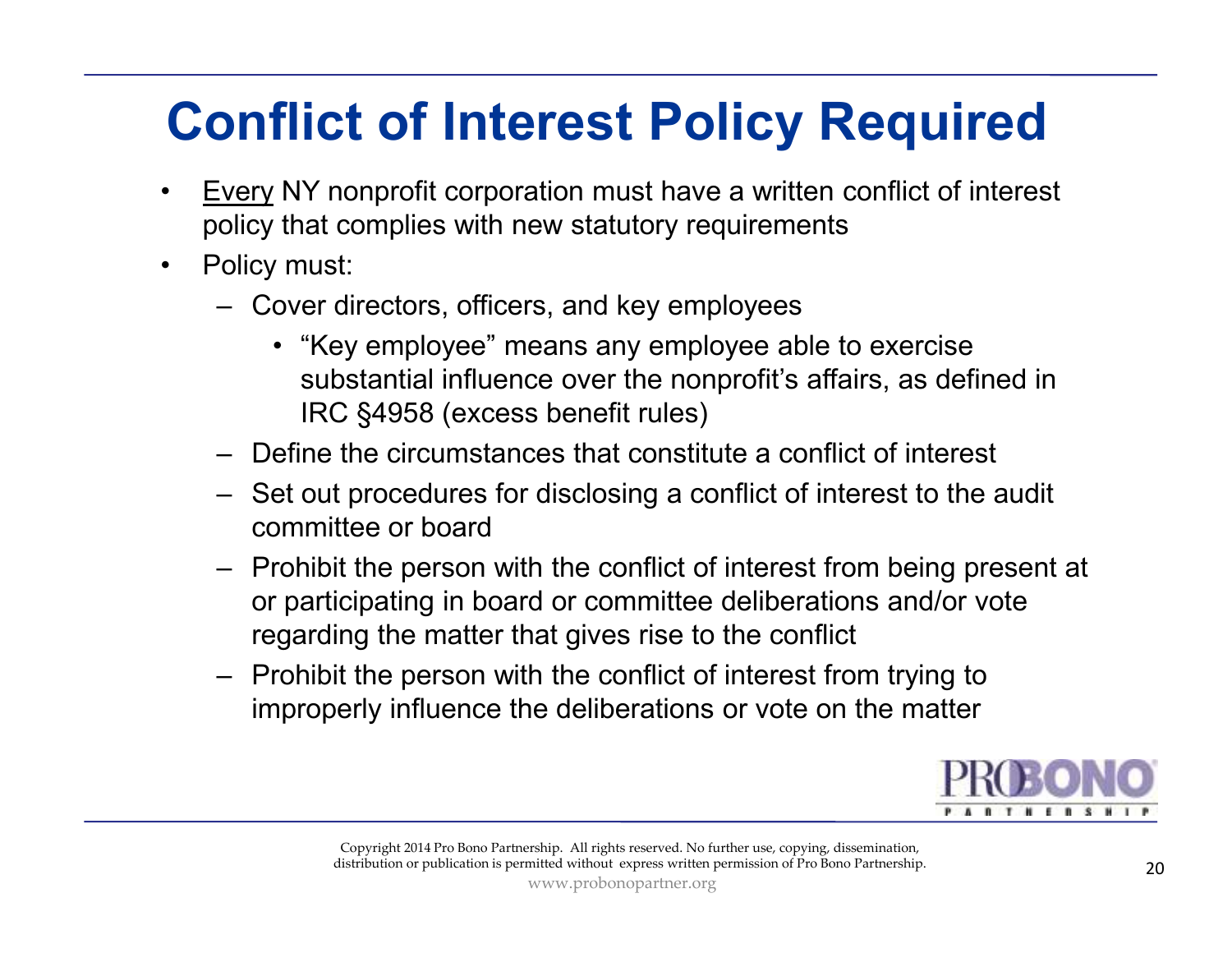### **Conflict of Interest Policy cont'd.**

- • Policy must (cont'd):
	- – Require that the existence and resolution of the conflict be documented
	- Set out procedures for disclosing, addressing and documenting<br>related party transactions related party transactions
	- Require every director, prior to his/her election, and annually<br>thereafter to complete sign and submit an annual disclosure thereafter, to complete, sign and submit an annual disclosure identifying:
		- Any entity of which the director is an officer, director, trustee, member, owner, or employee and with which the nonprofit has a relationship
		- Any transaction in which the nonprofit is a participant and in<br>which the director might have a conflict of interest which the director might have a conflict of interest

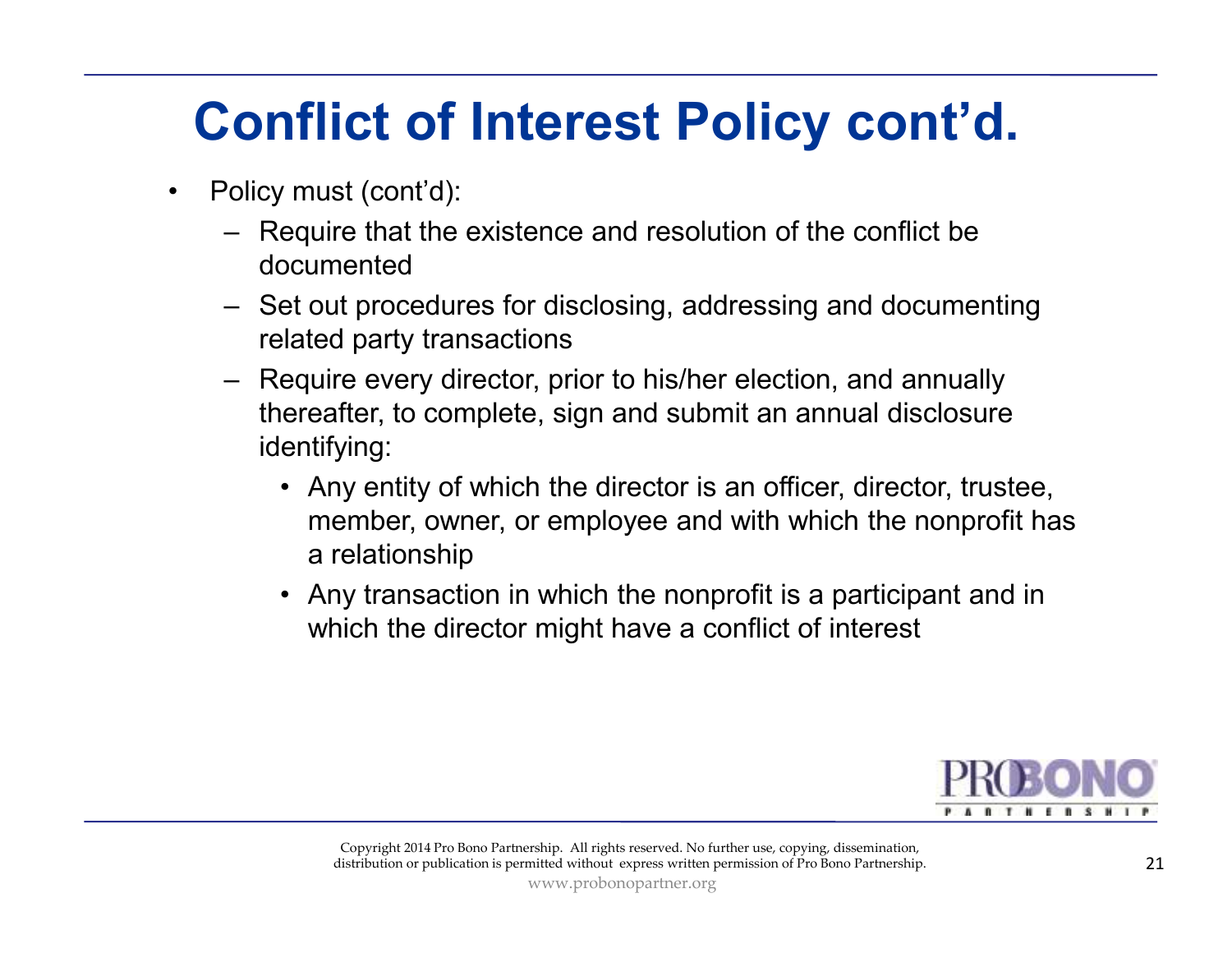### **Conflict of Interest Policy cont'd.**

- • The secretary must provide a copy of all disclosure statements to the chair of the audit committee or board chair
- $\bullet$  A nonprofit that has adopted a conflict of interest policy pursuant to federal, state or local law that is substantially consistent with these requirements will be deemed compliant.

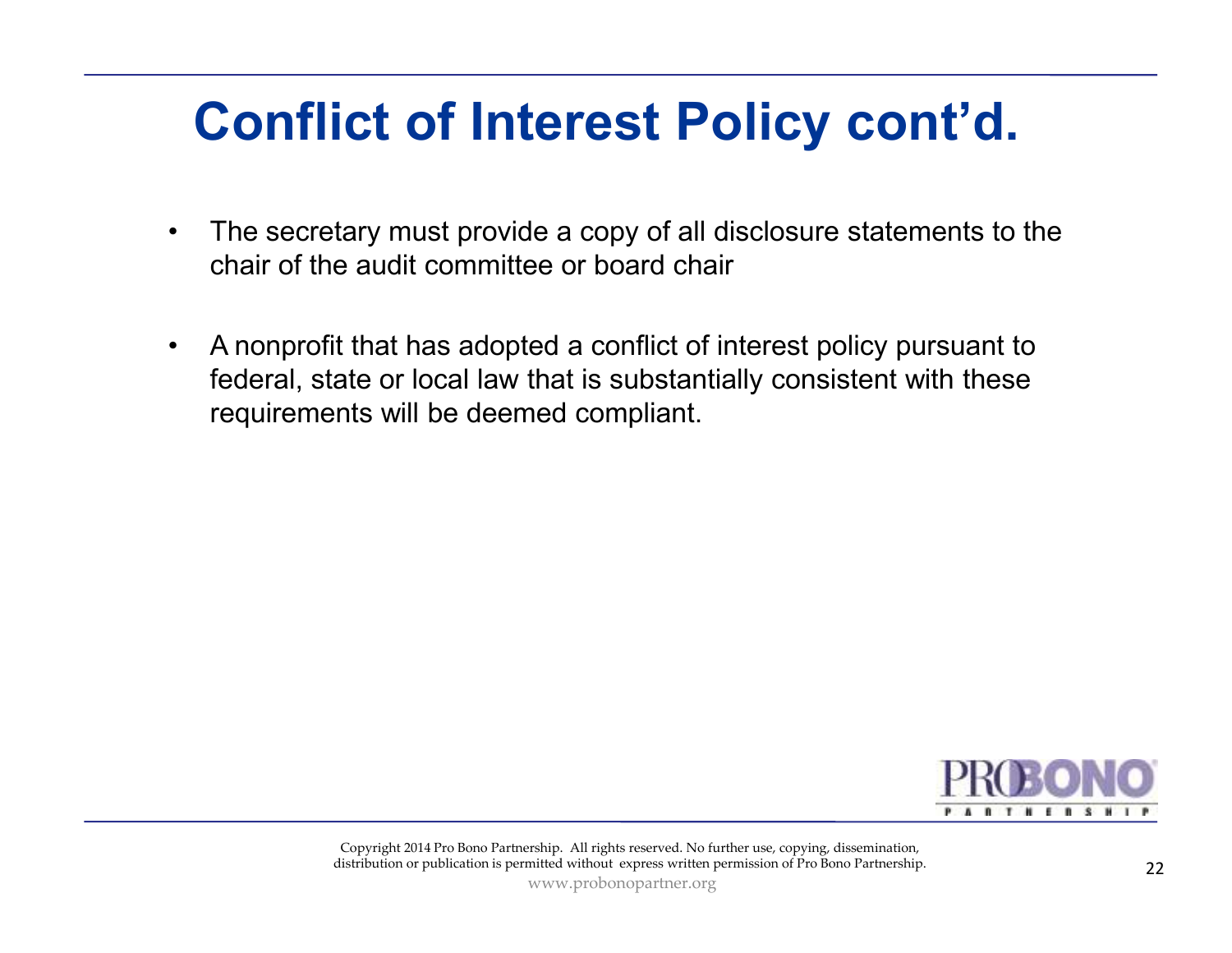### **Related Party Transactions**

- • What is a related party transaction ("RPT")?
	- It's a transaction or agreement involving the nonprofit (or one of its  $\mathcal{L}$ affiliates, if any) in which a related party has a <u>financial</u> interest
- $\bullet$  Who is a related party?
	- The directors, officers, and key employees of the nonprofit (and its efficiation if  $\epsilon$ affiliates, if any) and their relatives
		- Relatives include an individual's spouse; domestic partner;<br>consectors: siblings and their anauses, shildren and their ancestors; siblings and their spouses, children and their spouses; grandchildren and their spouses; and greatgrandchildren and their spouses.
	- Any entity in which one of the individuals described above has at least a 35% ownership interest (or, in the case of a partnership or professional corporation, an ownership interest of more than 5%)

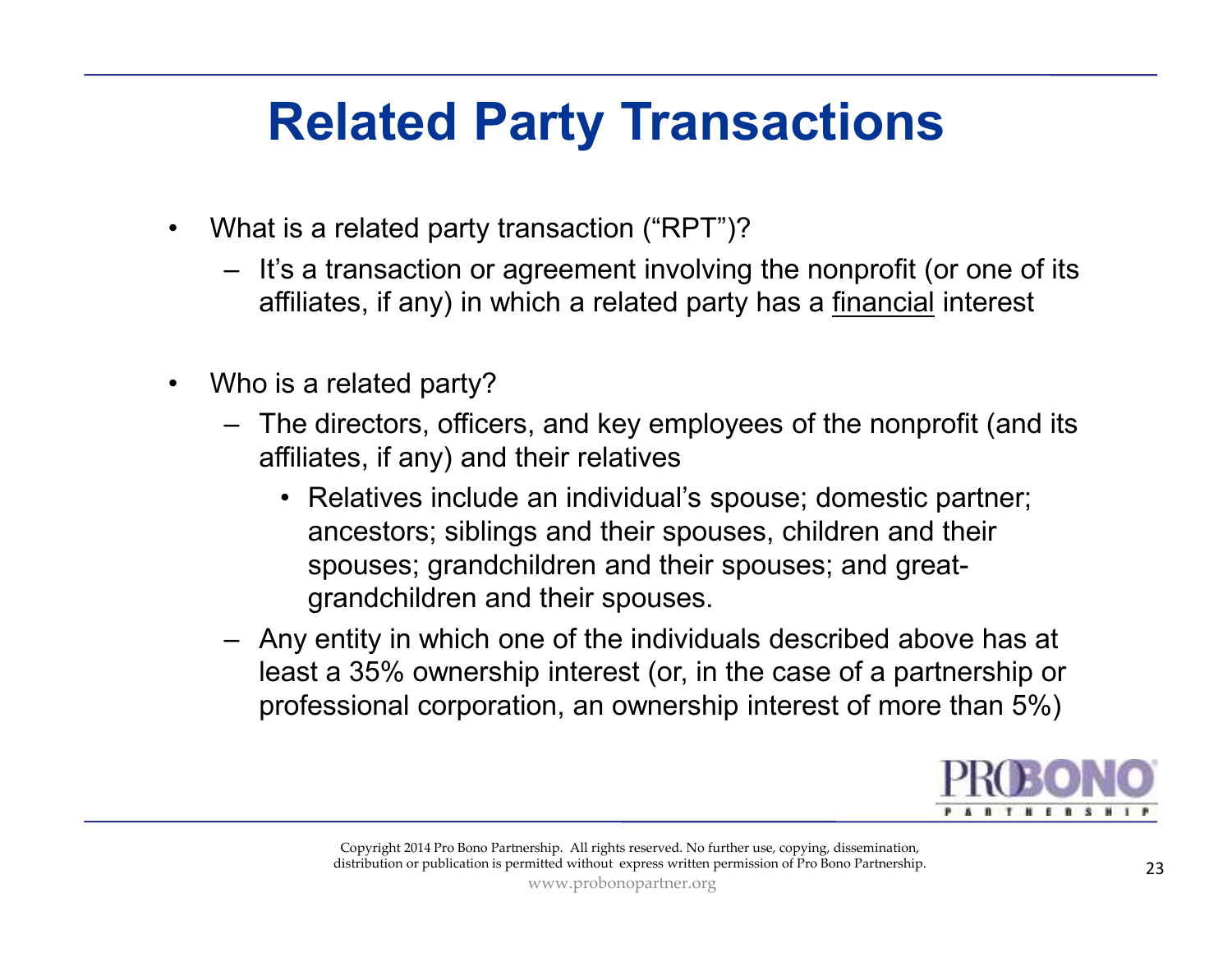### **Related Party Transactions cont'd.**

- • A nonprofit may not enter into a RPT unless the board determines the RPT is fair, reasonable and in the nonprofit's best interest.
- • Any director, officer or key employee who has an interest in a RPT must disclose the material facts concerning such interest to the board or an authorized committee of the board prior to their deliberations and vote.
- $\bullet$  No related party may participate in deliberations or voting regarding the RPT, but the board or committee may request that the person present background information or answer questions prior to the commencement of deliberations or voting.

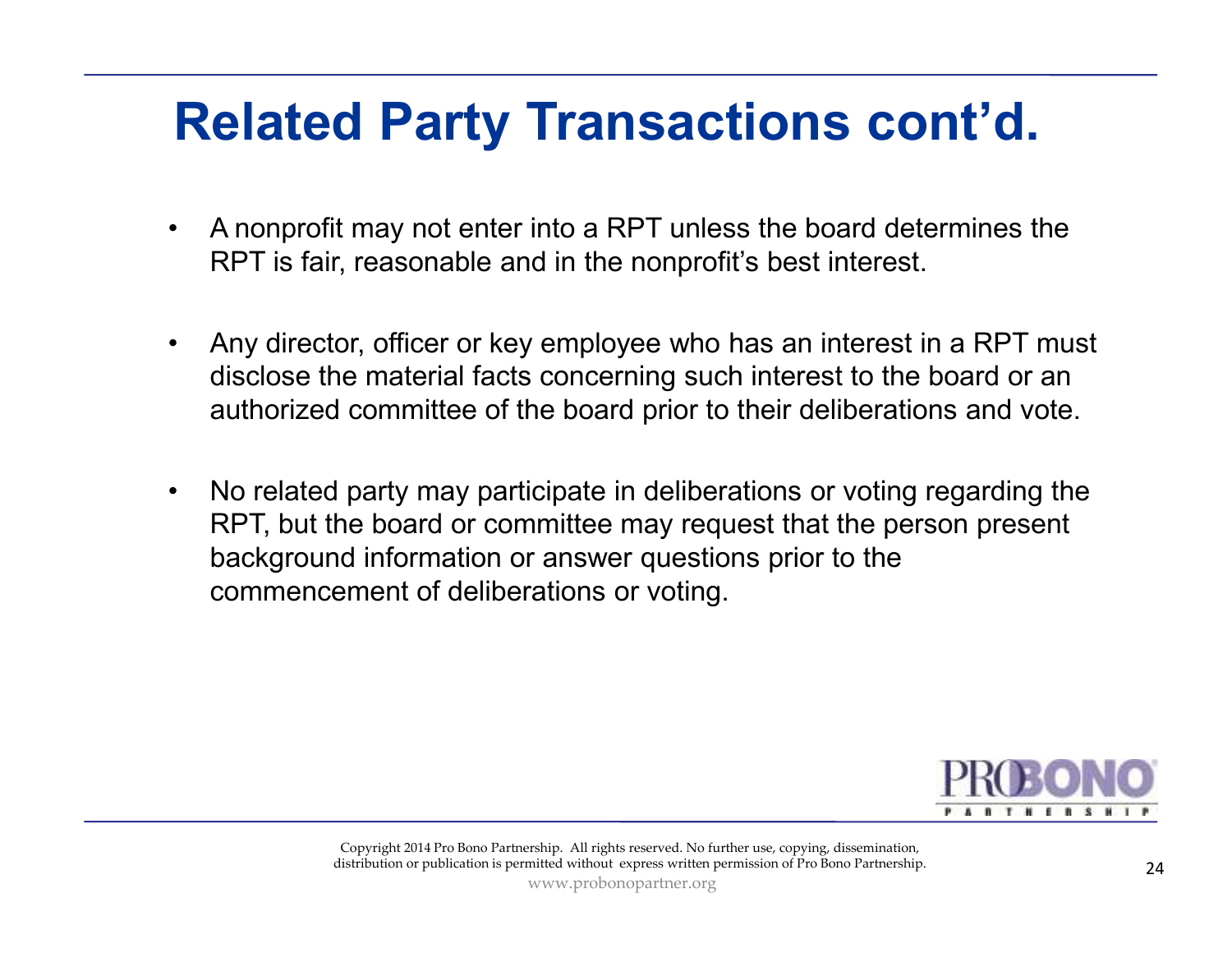### **Related Party Transactions cont'd.**

- • If the nonprofit is a charitable corporation (as defined in the Not-for-Profit Corporation Law) and the related party has a "substantial" financial interest, the board or authorized committee must also:
	- Consider alternative transactions to the extent available;
	- Approve the RPT by at least a majority vote of the directors or committee members present at the meeting; and
	- Document in writing the basis for the board or committee's approval, including its consideration of the alternatives.
- • The Attorney General may bring an action to enjoin, void or rescind any RPT or proposed RPT that is not reasonable or in the best interests of the nonprofit. He/she can also seek restitution, financial penalties, and/or the removal of directors and officers.

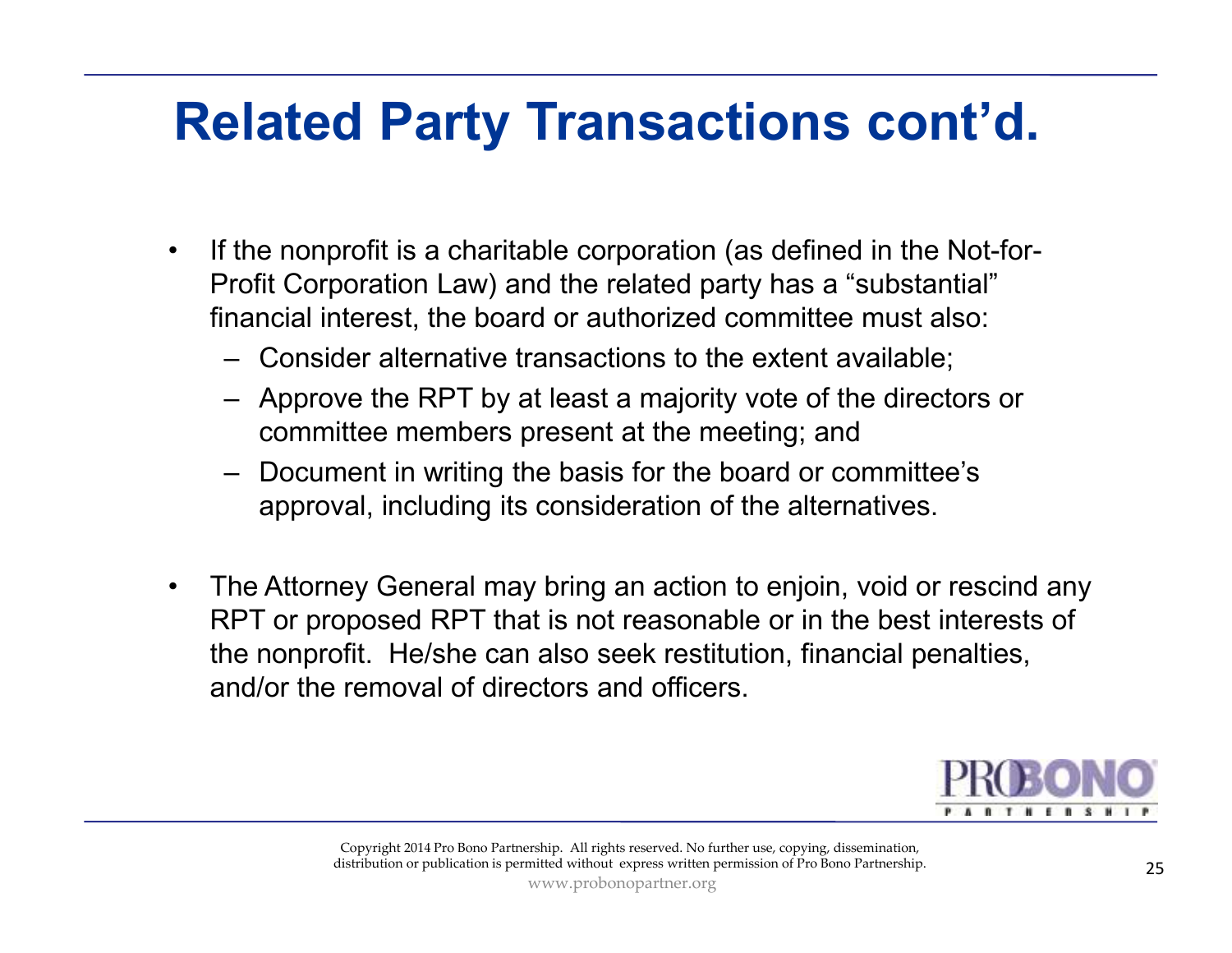# **CHARITABLE REGISTRATION AND FUNDRAISING**



Copyright 2014 Pro Bono Partnership. All rights reserved. No further use, copying, dissemination, distribution or publication is permitted without express written permission of Pro Bono Partnership. 26

www.probonopartner.org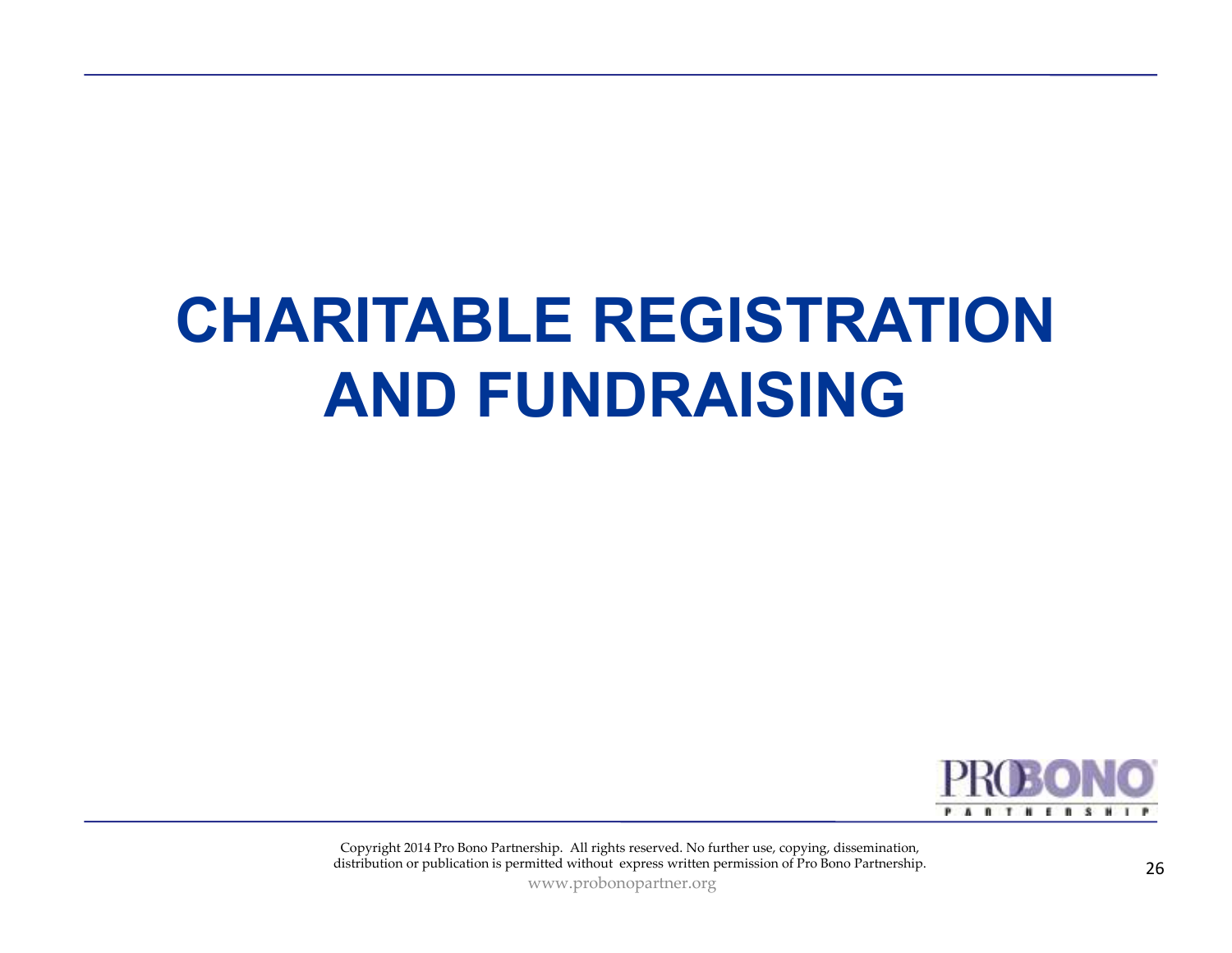### **NYS Charitable Registration & Reporting**

- • Approximately 39 states/jurisdictions (including New York) require charities to register if they are soliciting funds within that state
- • Article 7-A of the Executive Law applies to charities that solicit contributions in NY
	- Must register prior to solicitation
	- Several exemptions from initial registration under Article 7-A, including an exemption for organizations that receive less than \$25K per year and do not use professional fundraisers or fundraising counsel
- $\bullet$  Article 8-1.4 of the Estates, Powers and Trusts Law (EPTL) applies to charities that are incorporated, formed or conducting activity in NYS
	- There are also several exemptions from the EPTL registration requirement
	- – Registered charities administering less than \$25K in the aggregate may seek exemption from filing, but must do so annually
- • Dual Registrants are charities that are required to register under both 7-A and EPTL

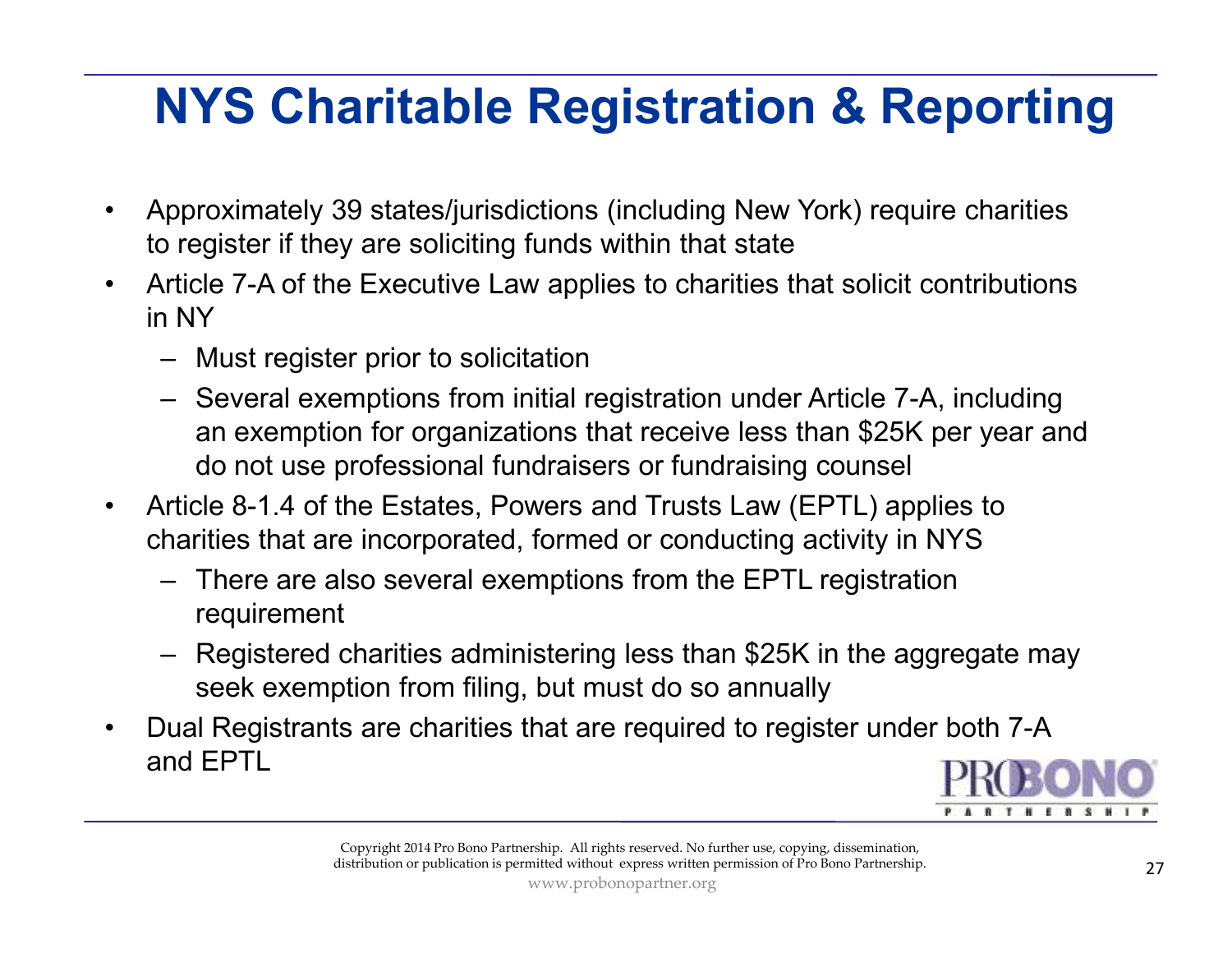### **NYS Charitable Registration and Reporting cont'd.**

- $\bullet$  Initial registration includes Form CHAR 410, filing fee (if applicable), and copies of the charity's certificate of incorporation, bylaws, Form 1023, and determination letter
	- Organizations claiming exemption from registration attach Schedule E
- $\bullet$  Annual filings include Form CHAR 500, filing fee that is determined by charity's finances, and copies of financial documents (Form 990, reviewed or audited financial statements if required)
- •Visit www.charitiesnys.com for copies of all these forms and<br>instructions instructions

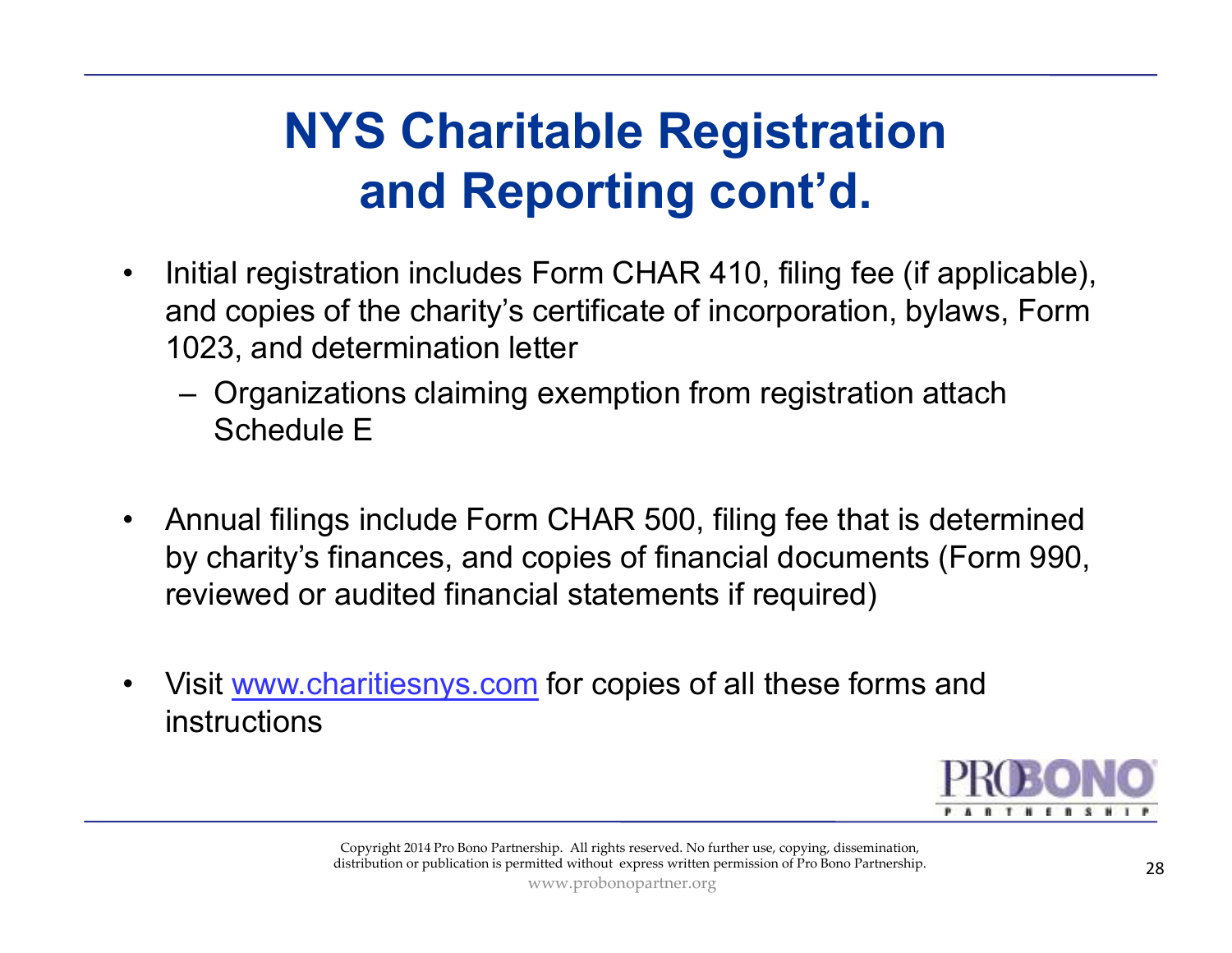### **NYS Charitable Registration and Reporting cont'd.**

- $\bullet$  A nonprofit's annual revenue determines what type of financial information it must provide the Charities Bureau as part of its annual report
- $\bullet$ Filing thresholds will be changing over the next several years:

| <b>Effective Date</b> | <b>Unreviewed</b><br><b>Financials Required</b> | <b>Independent CPA</b><br><b>Review Required</b> | <b>Independent Audit</b><br><b>Required</b> |
|-----------------------|-------------------------------------------------|--------------------------------------------------|---------------------------------------------|
| <b>July 1, 2014</b>   | Less than \$250K                                | <b>\$250K - \$500K</b>                           | More than \$500K                            |
| <b>July 1, 2017</b>   | Less than \$250K                                | <b>\$250K - \$750K</b>                           | More than \$750K                            |
| <b>July 1, 2021</b>   | Less than \$250K                                | \$250K - \$1 million                             | More than \$1<br>million                    |



Copyright 2014 Pro Bono Partnership. All rights reserved. No further use, copying, dissemination, distribution or publication is permitted without express written permission of Pro Bono Partnership.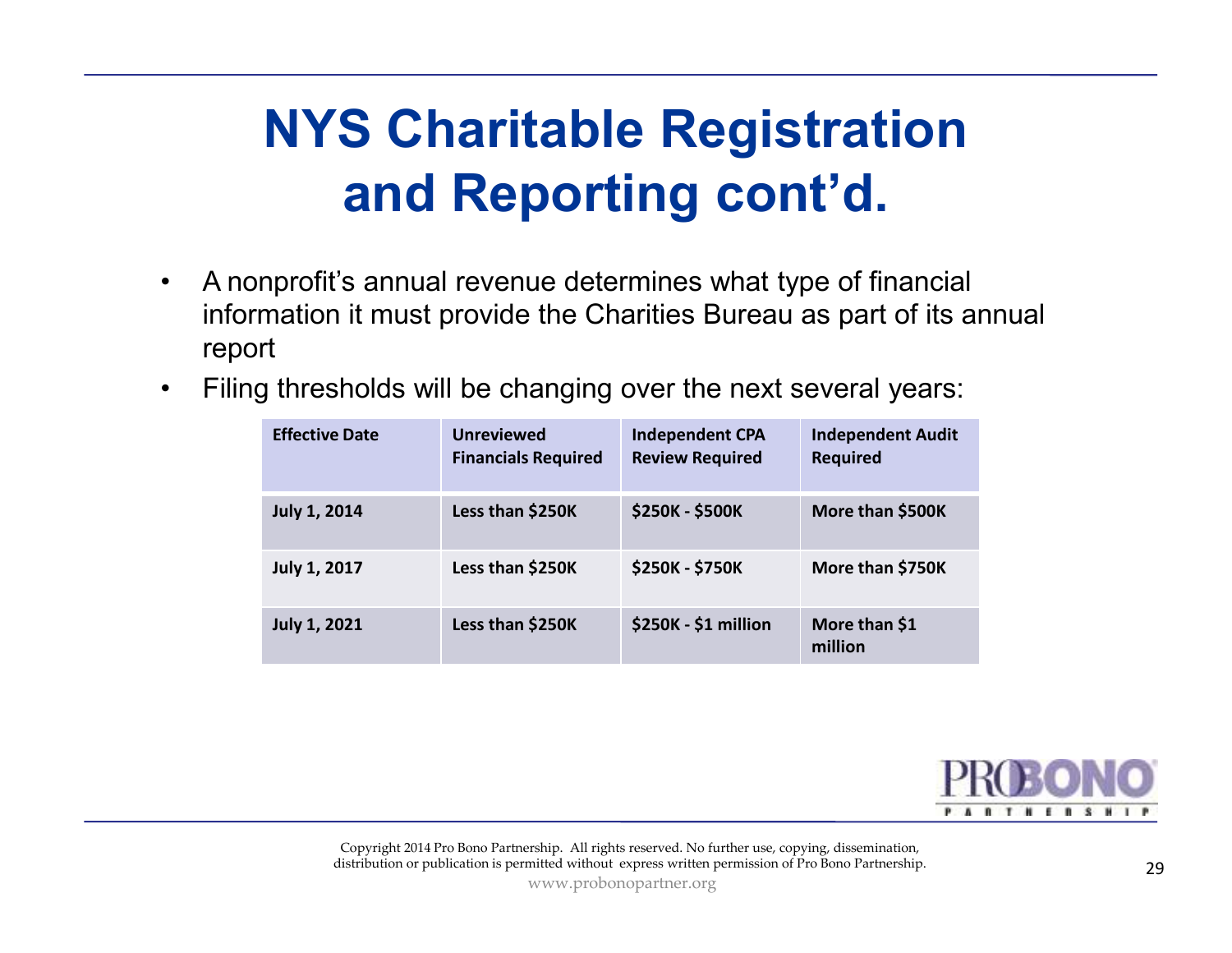### **NYS Charitable Registration and Reporting cont'd.**

- $\bullet$  Article 7-A and Dual Registrants must include a statement on any written solicitations that a copy of the charity's most recent annual report may be obtained, upon request, from the charity or from the Office of the Attorney General, Charities Bureau, 120 Broadway, New York, New York 10271
- • Charities Bureau maintains a searchable online registry of charities required to register in New York. See www.charitiesnys.com.

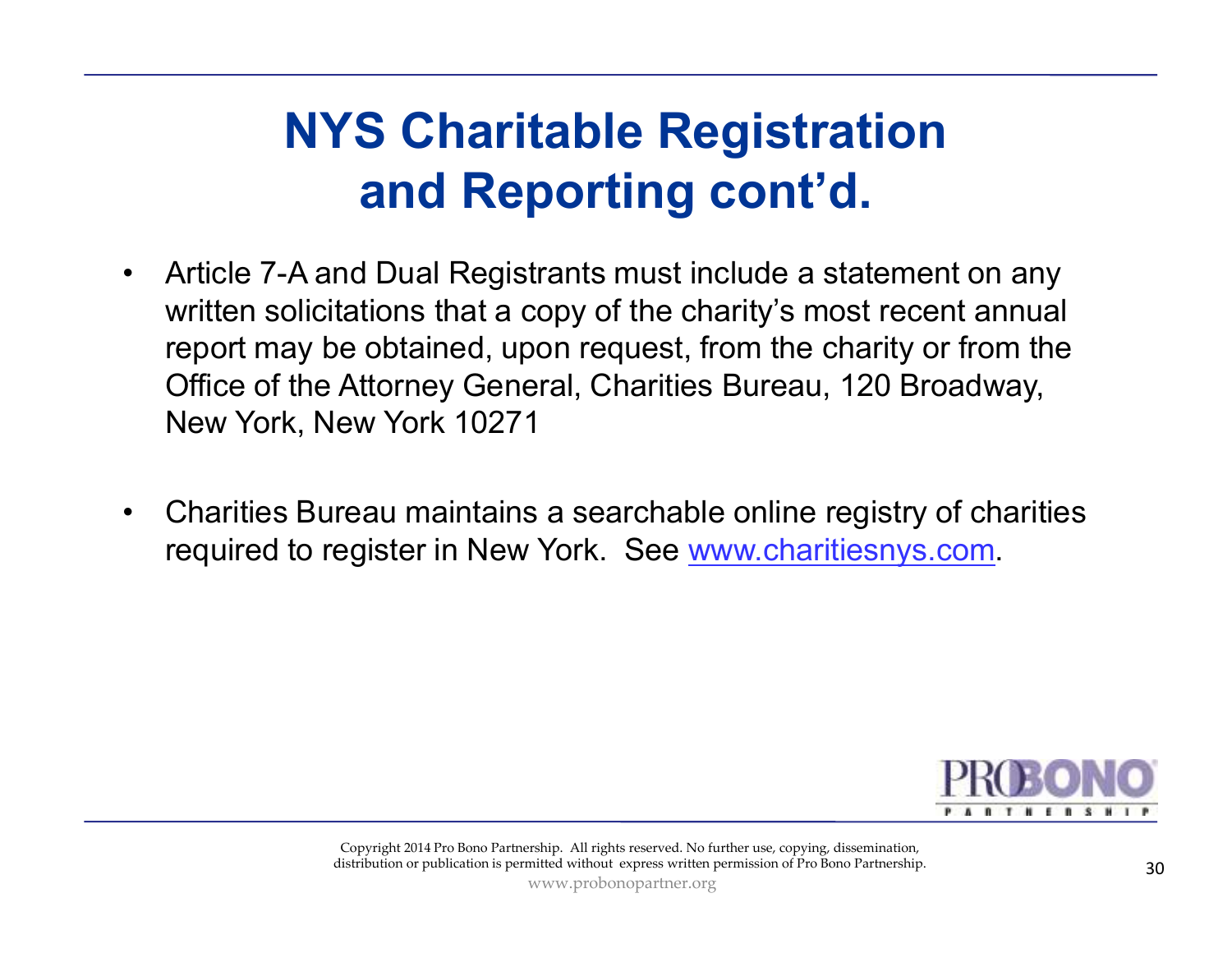### **Documenting Cash Contributions**

- $\bullet$  To deduct a cash donation of any amount, a donor must have either his/her own bank record or a written statement from charity
- $\bullet$ If the donation is \$250 or more, deduction requires that the donor obtain a written acknowledgement from the charity donor obtain a written acknowledgement from the charity
- $\bullet$ Charity must also provide a written disclosure if a donor contributed more than \$75 and received some goods or services from the charity in return (called "quid pro quo" contribution)
- $\bullet$ For administrative ease and for good donor relations, most charities issue a written acknowledgment for cash gifts of any amount
- $\bullet$ Acknowledgment can be sent in hard copy or electronically (e.g., an e-mail to the donor)

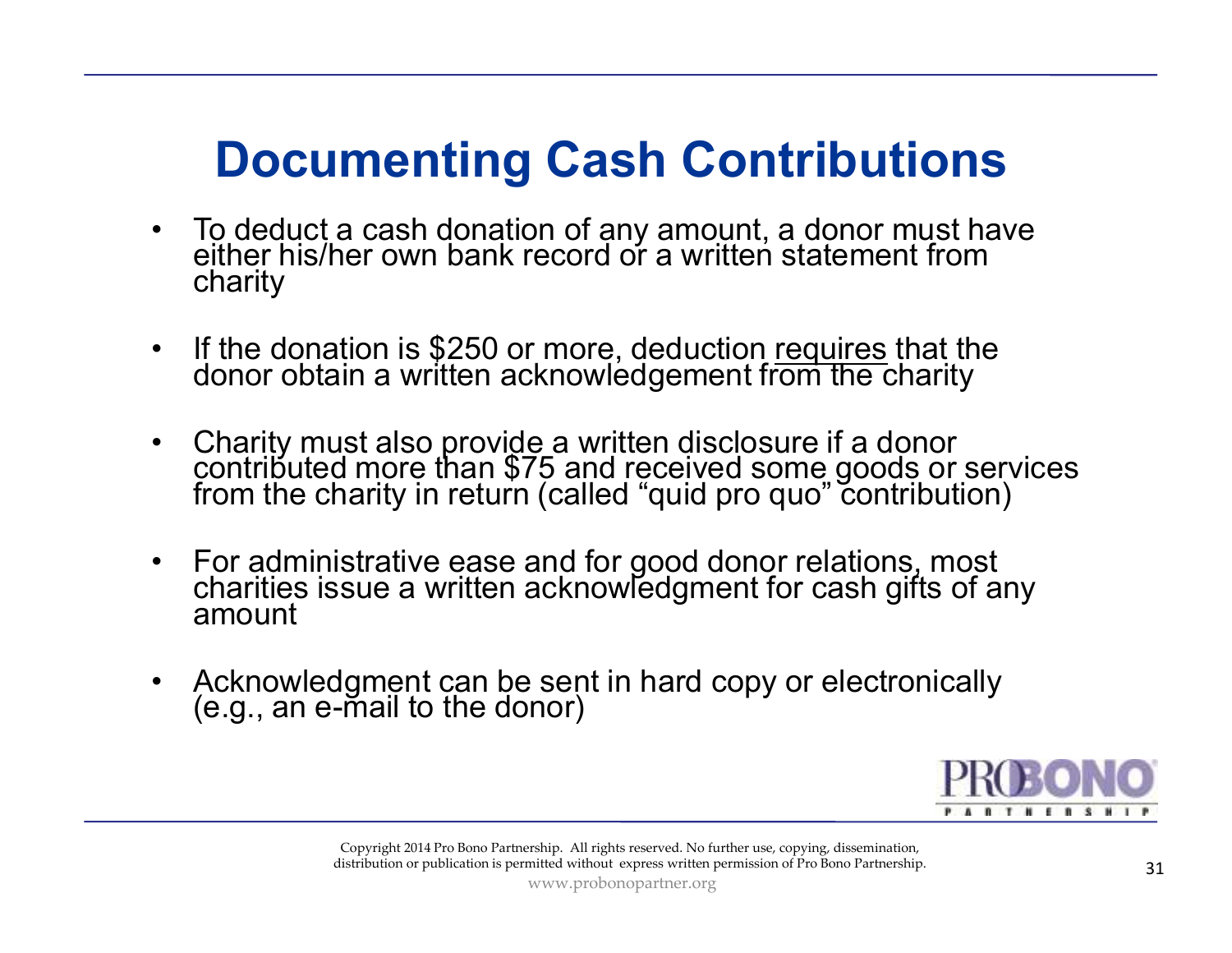### **Documenting Cash Contributions cont'd.**

Charity's acknowledgement should be contemporaneous and say:

- $\bullet$ Name of charity
- $\bullet$ Amount of contribution
- $\bullet$ Date contribution was received
- $\bullet$  A statement as to whether the charity gave the donor anything in exchange for the contribution
- A description and good faith estimate of the value of any goods or services provided by the charity in exchange for the  $\bullet$ or services provided by the charity in exchange for the contribution
- If a quid pro quo payment was more than \$75, a statement that<br>the donor can deduct only the amount by which the contribution  $\bullet$ the donor can deduct only the amount by which the contribution exceeds the value of any goods or services received (unless the donor received an item of insubstantial value  $-$  e.g., a coffee mug, a keychain)

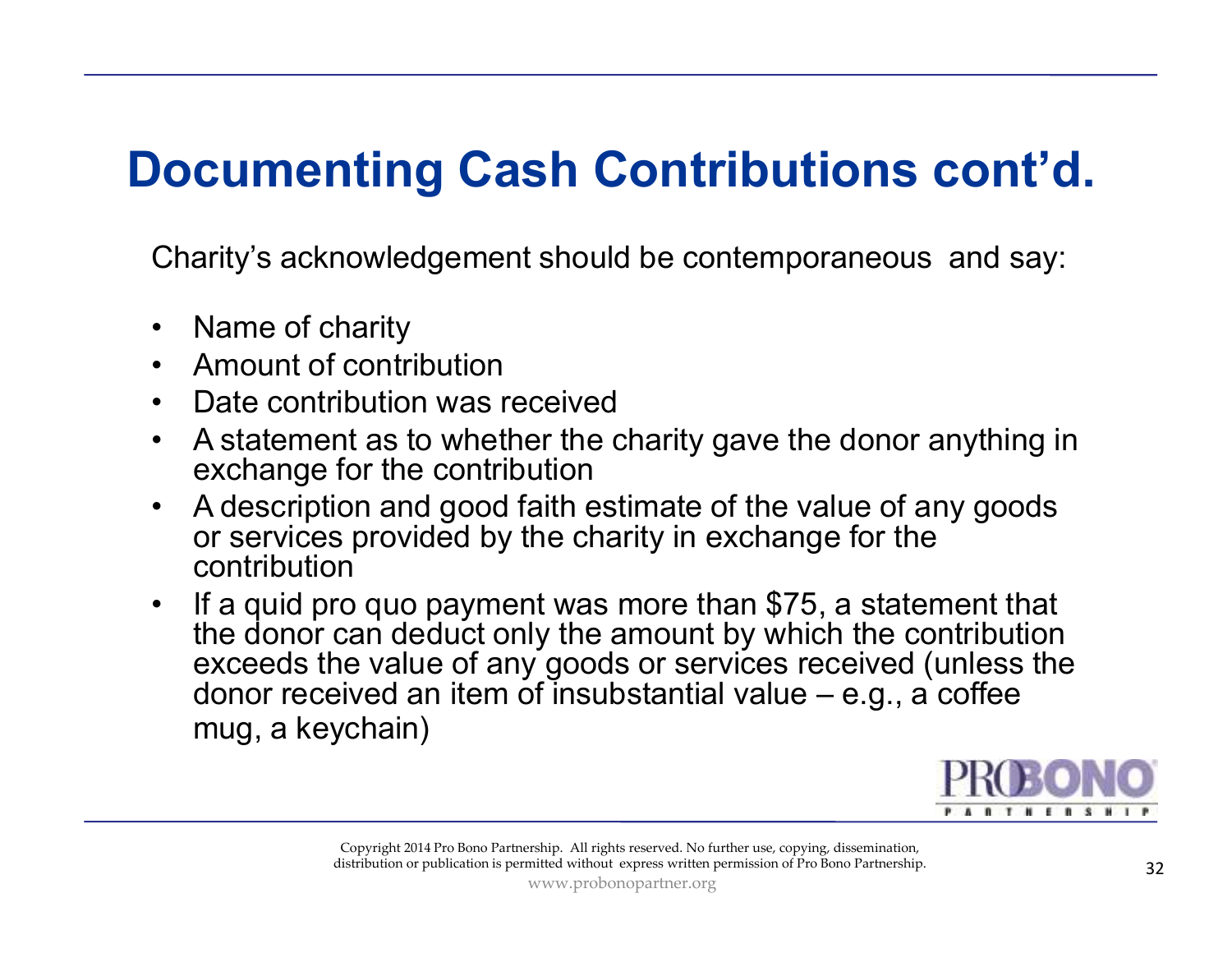#### **Documenting Non-Cash Contributions**

- •Generally, the amount of a contribution of property is the fair<br>market value of the property at the time of the contribution, and<br>it is the donor's responsibility to estimate the fair market value of<br>the property, not the
- •For property valued at less than \$250, to claim a deduction, a<br>donor must have a receipt from the charity showing the charity's<br>name, date and location of the contribution, and a reasonably<br>detailed description of the prop
- •For property valued at more than \$250, the charity must provide written acknowledgment to the donor and include a statement as to whether the donor received any goods or services in connection with the contribution

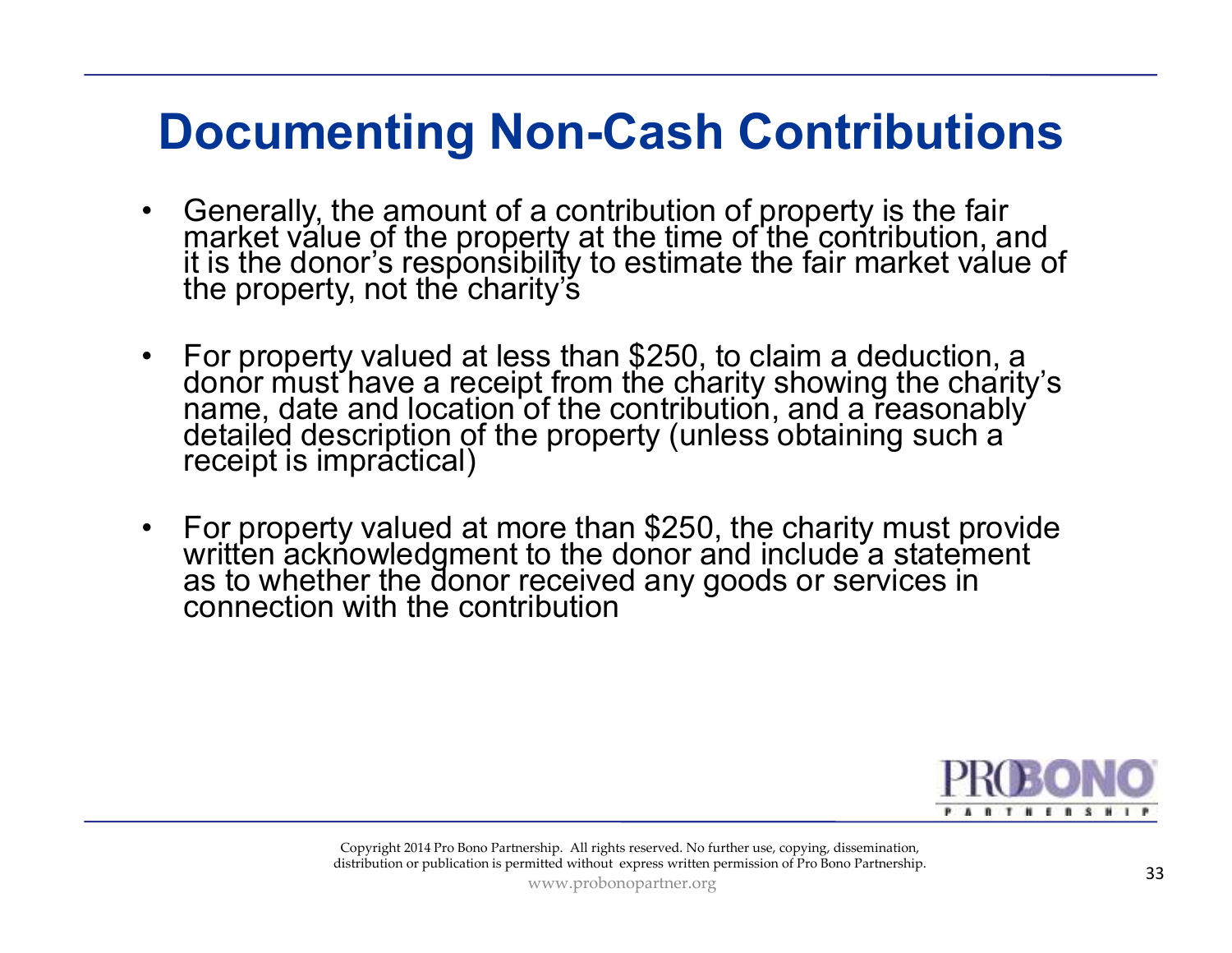### **New York State Sales Tax: Exemption from Tax on Purchases Made By Organization**

- $\bullet$ To claim exemption from purchases made on behalf of an exempt organization, first file Form ST-119.2, *Application for an Exempt* Organization Certificate
- $\bullet$  If organization is granted sales tax exemption, state will issue Form ST-119, *Sales Tax Exempt Organization Certificate*ST-119, *Sales Tax̃ Exempt Organization Certificate <u>and</u> Form ST-<br>119.1, <i>Exempt Purchase Certificate*
- •To make an exempt purchase, complete Form ST-119.1 and present<br>the completed form to the store at the time of purchase. Payment<br>must be made using cash or a check or debit / credit card in the<br>organization's name – cannot



Copyright 2014 Pro Bono Partnership. All rights reserved. No further use, copying, dissemination, distribution or publication is permitted without express written permission of Pro Bono Partnership.

www.probonopartner.org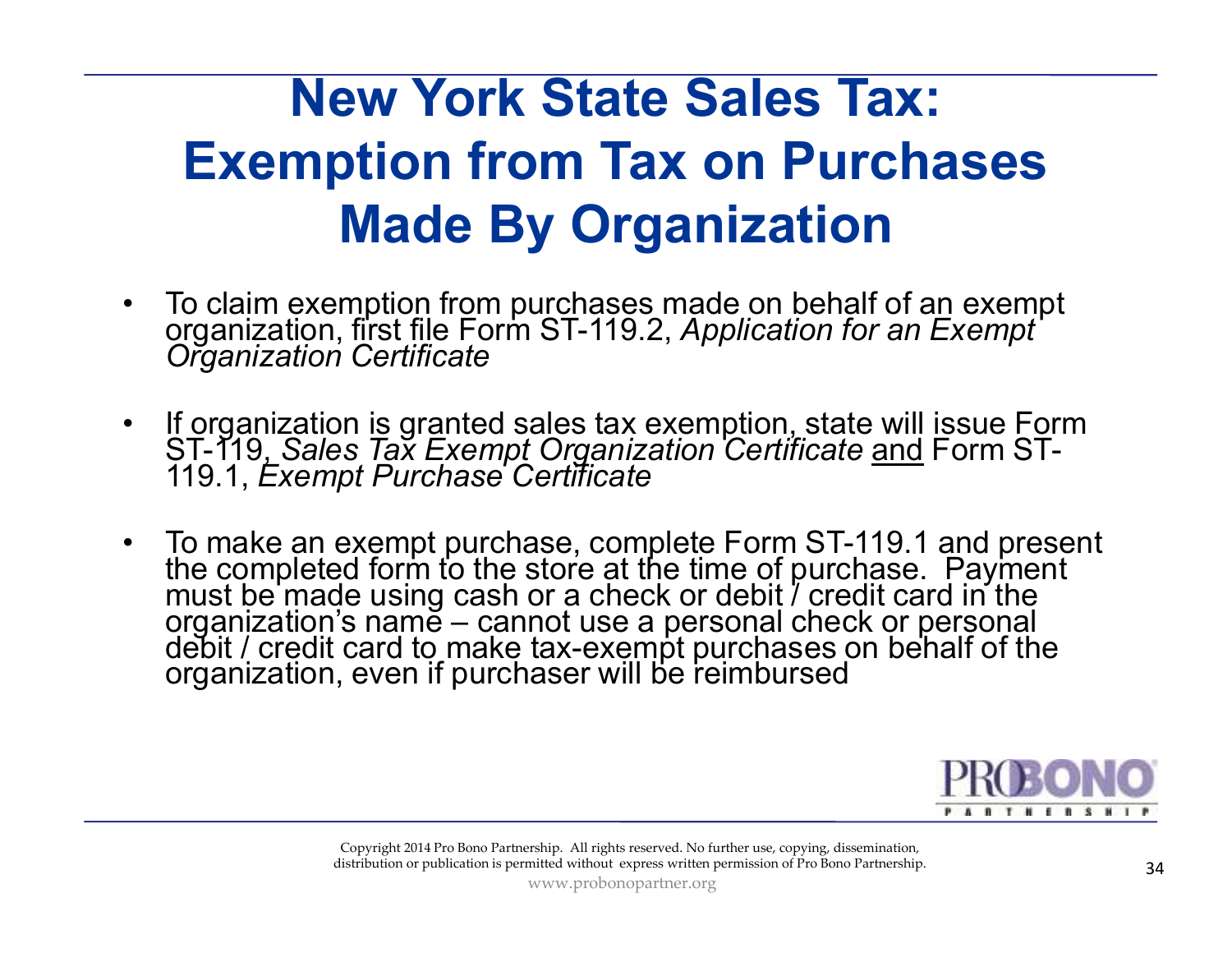### **New York State Sales Tax: Exemption from Tax on Book Sales**

- As a starting point, organization must have been granted sales tax exemption by NYS and have received a Form ST-119, *Exempt Organization Certificate* $\bullet$
- •"Retail sales of tangible personal property made by a shop or store" are subject to sales tax
- $\bullet$  What is a "shop or store"?
	- Any place where goods are sold from display "with a degree of regularity, frequency, and continuity" and
	- $\hspace{0.1cm}$   $\hspace{0.1cm}$   $\hspace{0.1cm}$   $\hspace{0.1cm}$   $\hspace{0.1cm}$   $\hspace{0.1cm}$   $\hspace{0.1cm}$   $\hspace{0.1cm}$   $\hspace{0.1cm}$   $\hspace{0.1cm}$   $\hspace{0.1cm}$   $\hspace{0.1cm}$   $\hspace{0.1cm}$   $\hspace{0.1cm}$   $\hspace{0.1cm}$   $\hspace{0.1cm}$   $\hspace{0.1cm}$   $\hspace{0.1cm}$   $\hspace{$ Any place where sales are made through a temporary shop or store located on the same premises as persons required to collect sales tax
- To claim exemption from sales tax, the FOL will need to establish<br>that books were not sold at a shop or store and that purchases could<br>not be made on a regular basis by remote means (i.e., through the<br>Internet)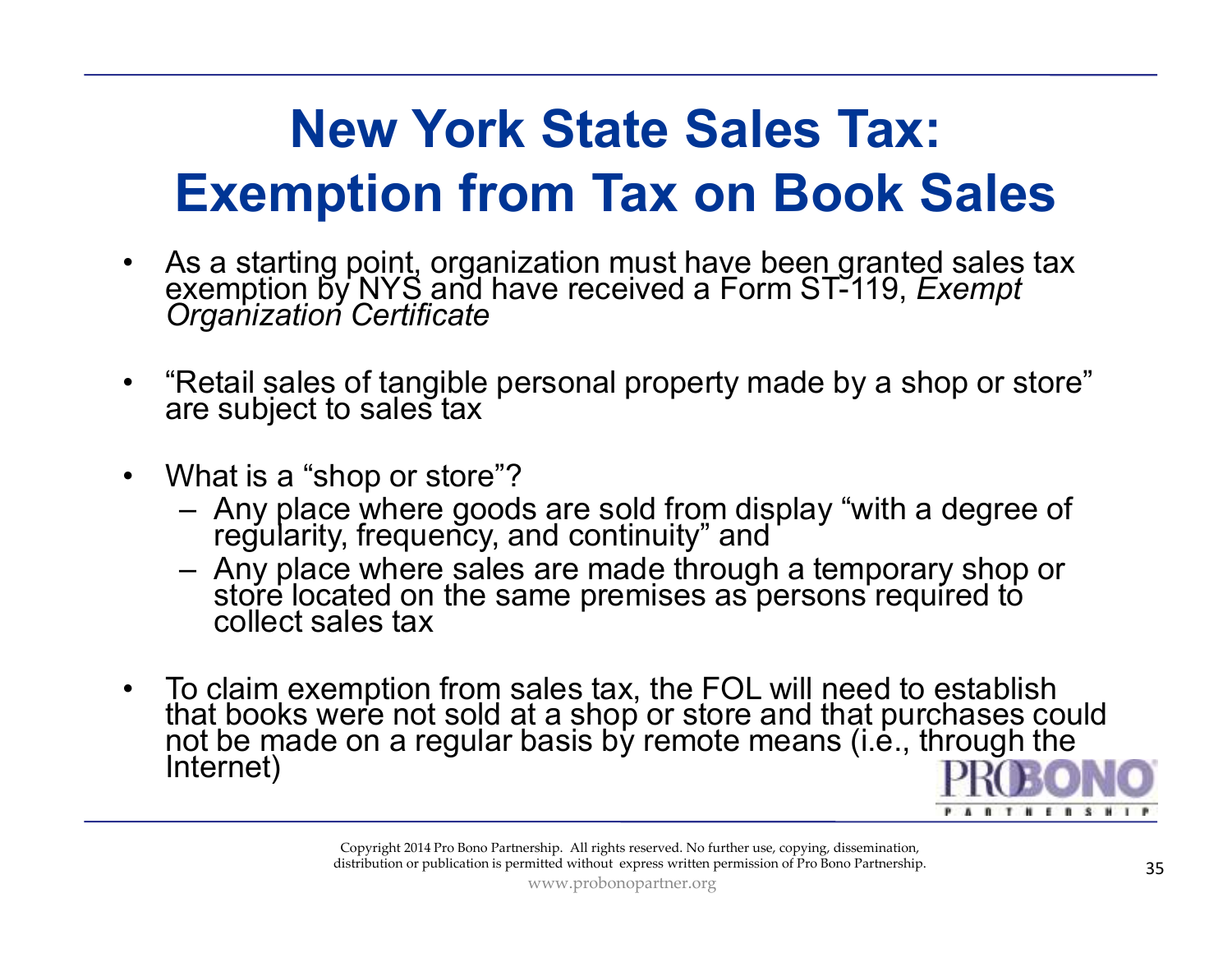### **New York State Sales Tax: Exemption from Tax on Book Sales**

- •Each FOL needs to analyze how it sells books in order to determine whether it needs to collect sales tax.
- • Generally speaking, the more frequent your sales, the more likely it is you will need to collect sales tax. Few bright-line rules in this area, but we have some guidance from the Dept of Taxation and Finance:
	- FOL regularly operates a book sale in the library where patrons can purchase books during normal library hours = must collect sales tax
	- FOL operates a booth at a flea market where there are other vendors required to collect sales tax = must collect sales tax
	- FOL regularly sells used books through an online website = must collect<br>sales tax
	- FOL operates a book sale one weekend each year = probably not required to collect sales tax
- •Can request an opinion from NYS Dept. of Taxation and Finance by submitting Form AD-1.8 or calling (518) 485-2889

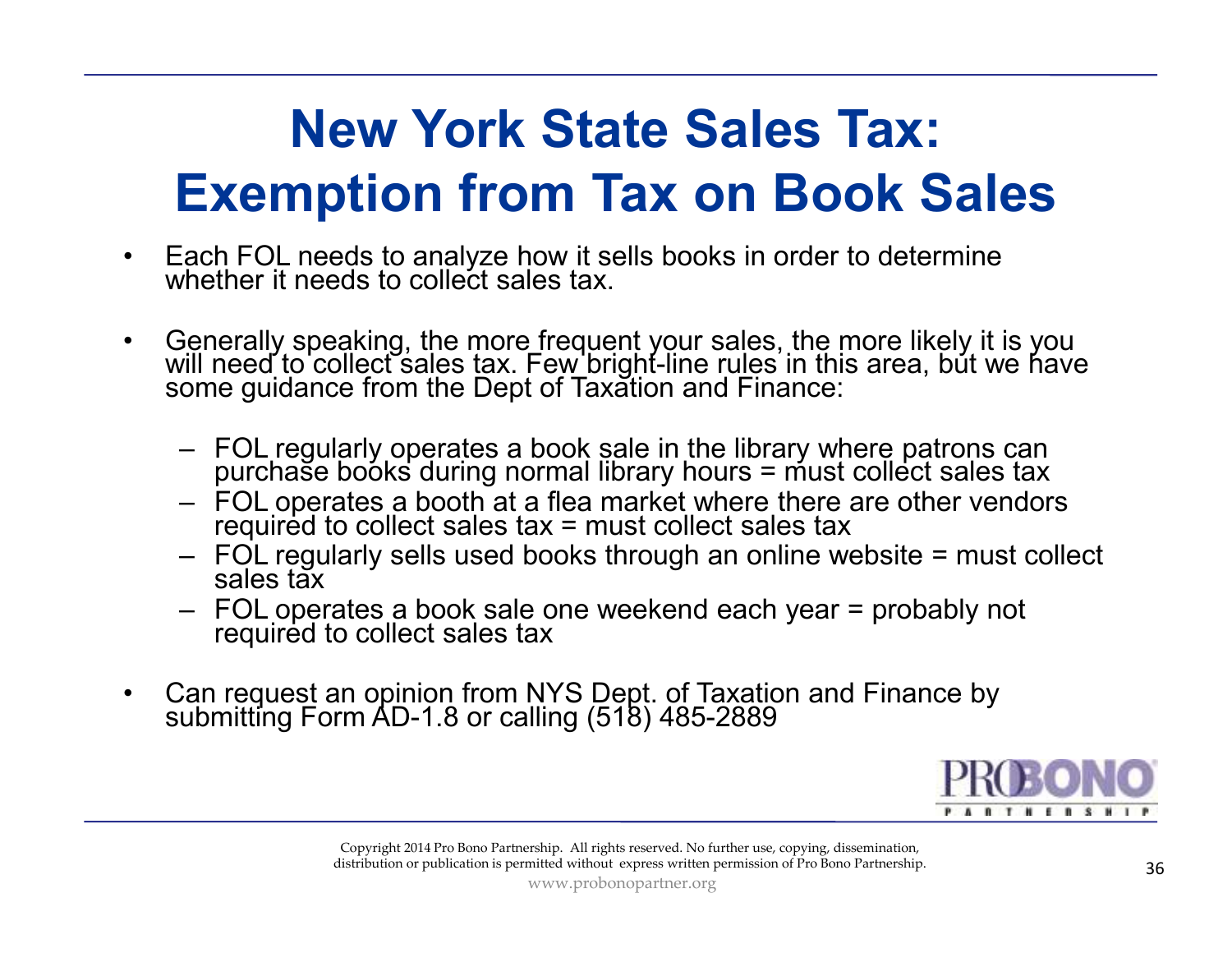### **MANAGING VOLUNTEERS**



Copyright 2014 Pro Bono Partnership. All rights reserved. No further use, copying, dissemination, distribution or publication is permitted without express written permission of Pro Bono Partnership. 37

www.probonopartner.org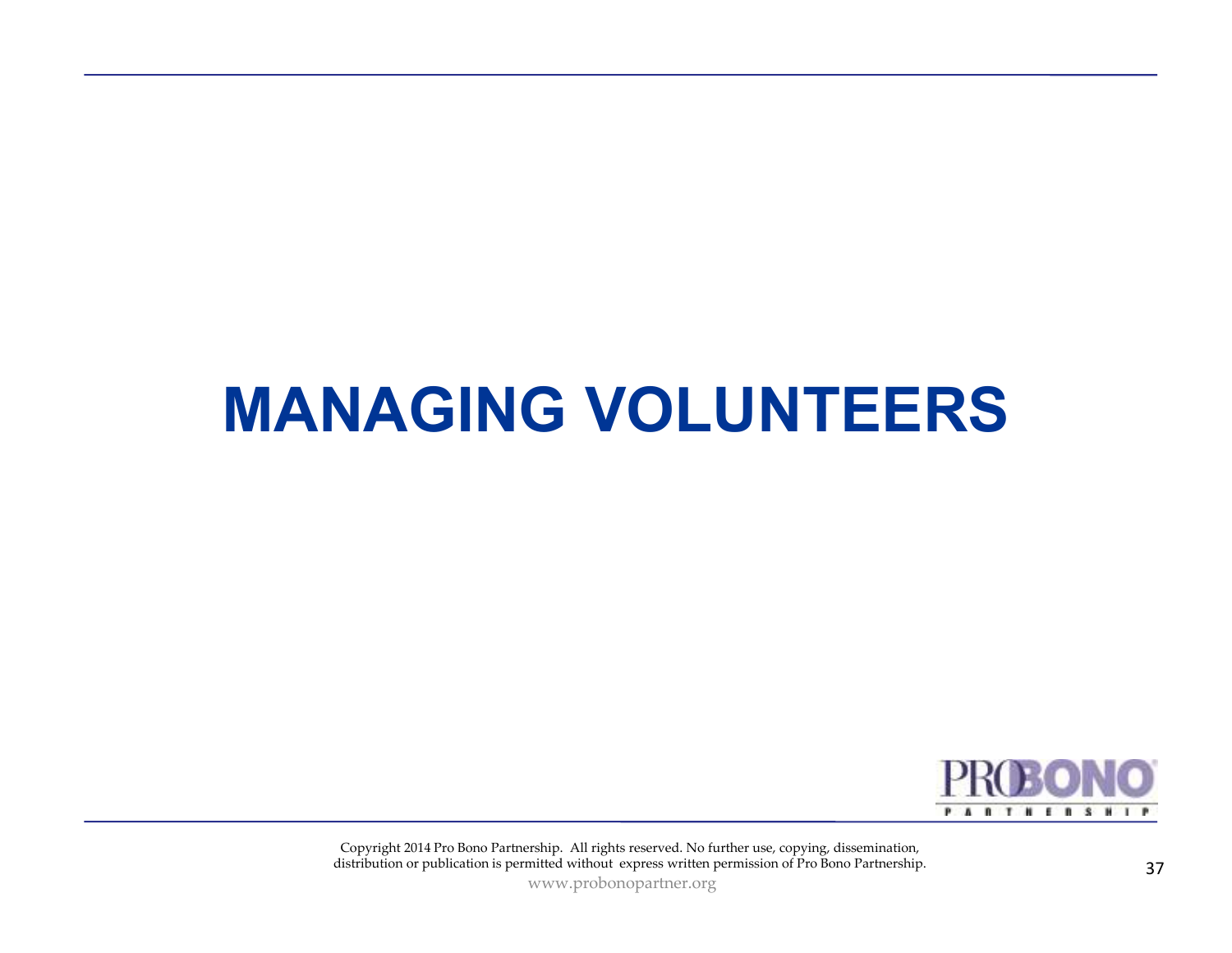### **Volunteers**

- $\bullet$  Individuals who volunteer or donate their services, usually on a part-time basis, for public service, religious or charitable purposes, without contemplation of pay
- $\bullet$ Volunteers are not permitted in the for-profit sector

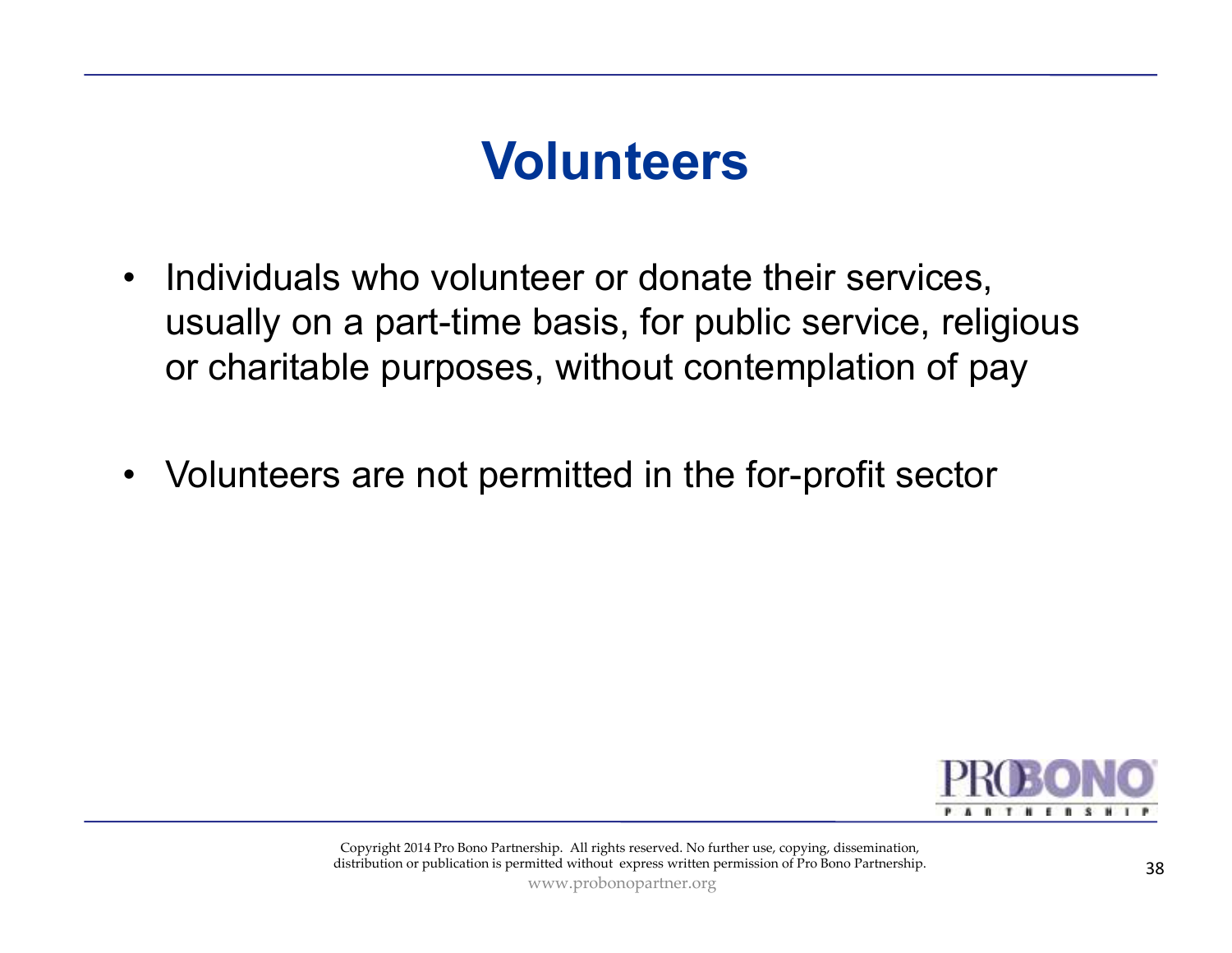### **NY State Requirements**

Volunteers cannot:

- $\bullet$ Replace or augment paid staff or do the work of paid staff
- •Do anything but tasks traditionally reserved for volunteers
- •Be disciplined like an employee for seeking flexibility in hours
- $\bullet$ Be required to perform duties involuntarily
- • Be under contract to hire by any other business (express or implied)
- •Be paid for their services (except expenses)

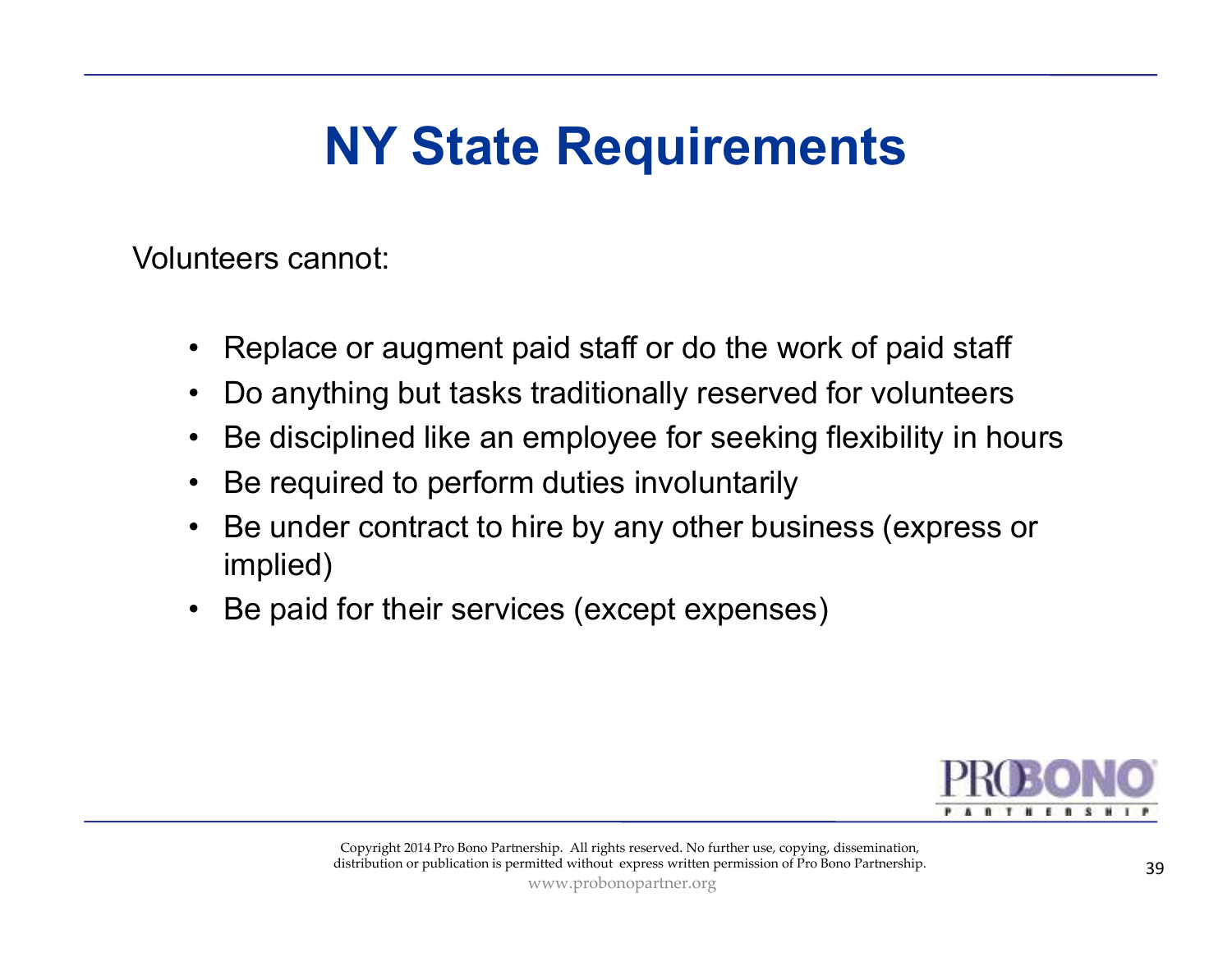### **Best Practices: Position Descriptions**

- • Create position descriptions for each volunteer role
	- Key tasks
	- Relevant expectations (e.g., schedule)
	- Any educational requirements, special skills, licenses or other<br>muslifications qualifications
	- Reporting relationship

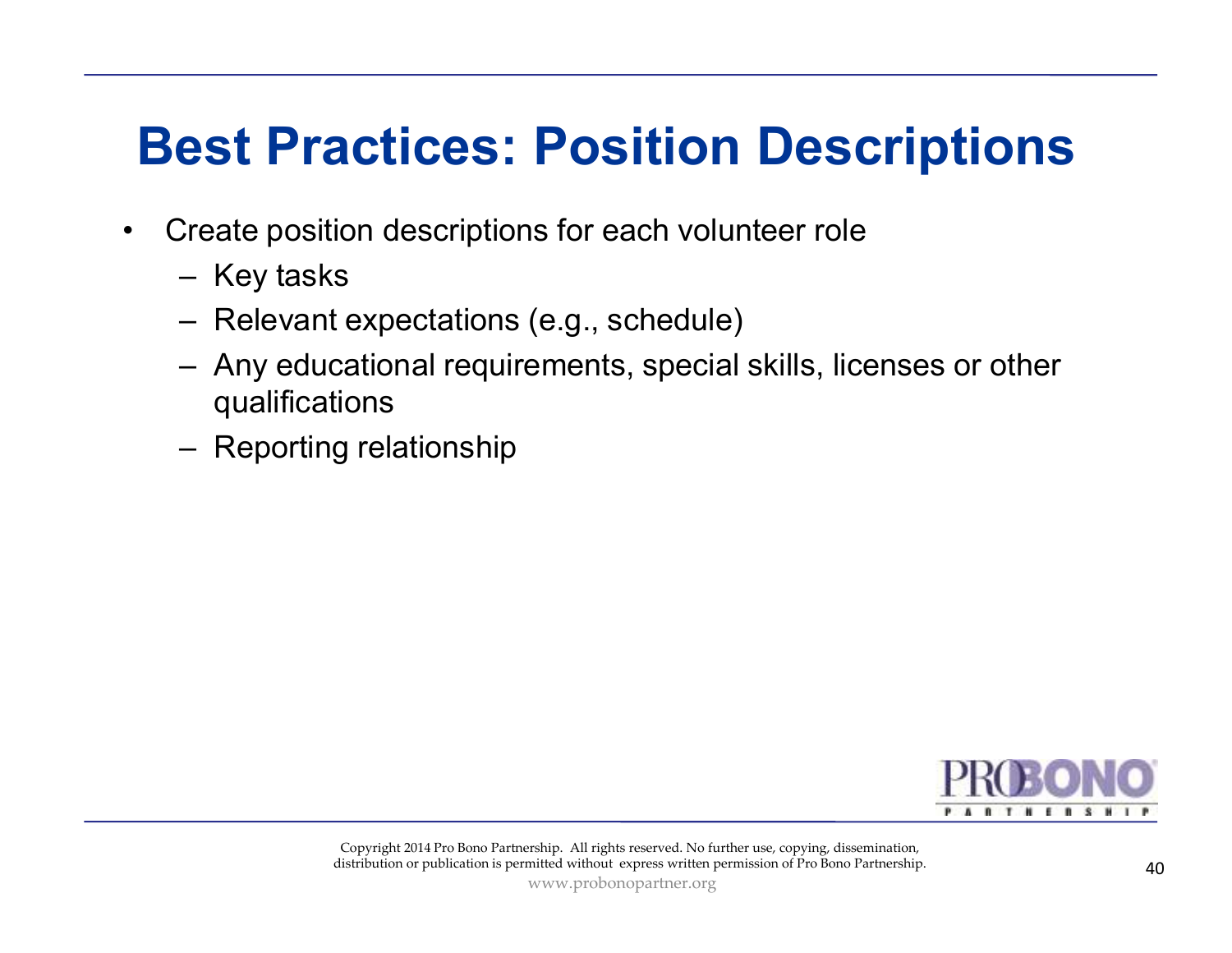### **Best Practices: Application and Screening**

- •Consider having an application form and an interview
- $\bullet$  Evaluate your screening process
	- Screen the position, not the person, and follow the same screening process for all volunteers doing the same work
	- Identify the characteristics that will act as disqualifiers for the position  $\begin{tabular}{l|c} \multicolumn{1}{c}{\textbf{position}} \\ \multicolumn{2}{c}{\textbf{Copyright 2014 Pro Bono Paritnership. All rights reserved. No further use, copying, discrimination, distribution or publication is permitted without express written permission of Pro Bono Paritnership.} \end{tabular} \vspace{0.1cm} \begin{tabular}{c} \multicolumn{2}{c}{\textbf{P}R 1} \multicolumn{2}{c}{\textbf{P}R 2} \multicolumn{2}{c}{\textbf{P}R 3} \multicolumn{2}{c}{\textbf{P}R 4} \multicolumn{2}{c}{\textbf{P}R 4} \multicolumn{2}{c}{\textbf{P}R 5}$

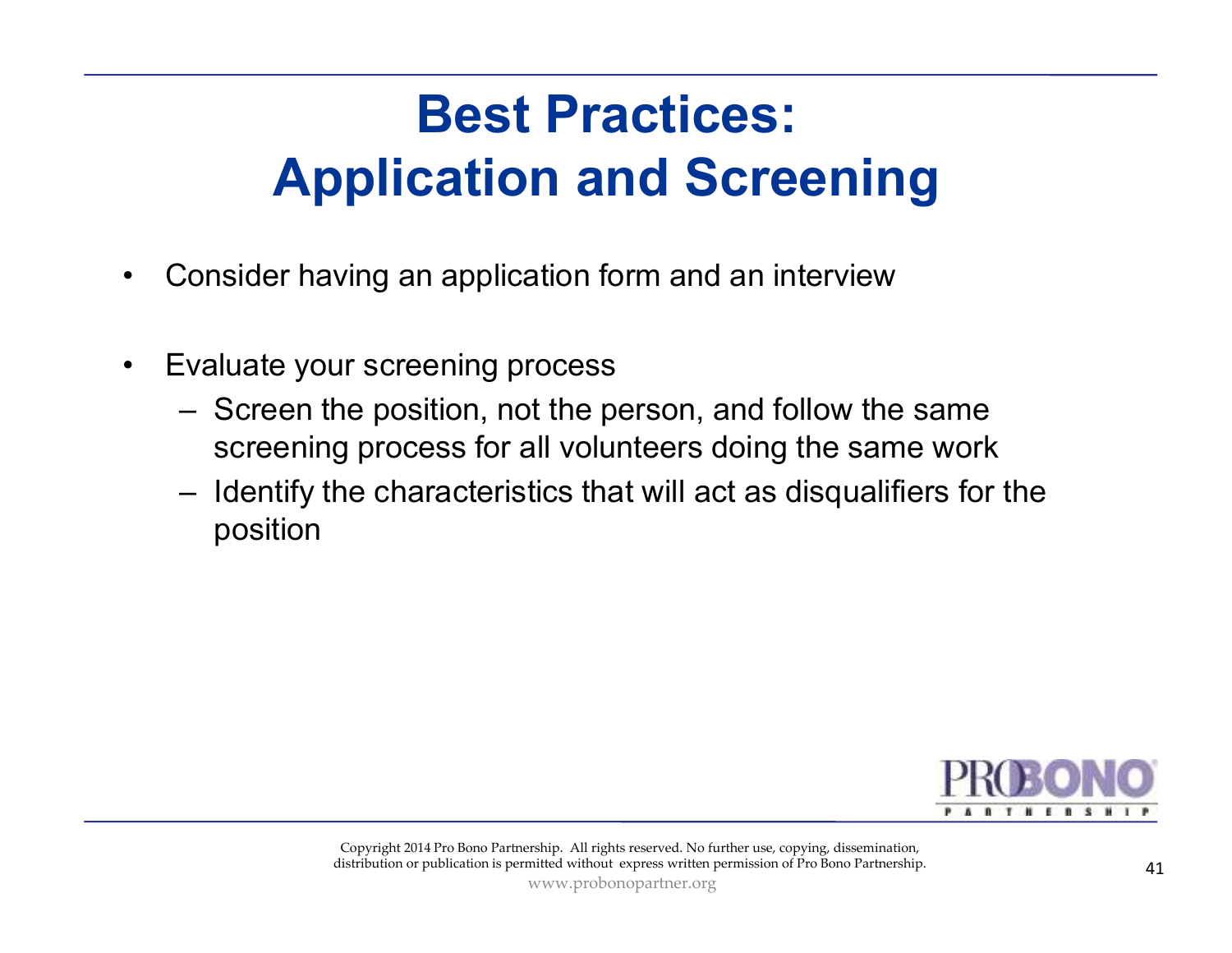### **Application & Screening cont'd.**

- • General guideline: The more vulnerable the client(s), and the greater the opportunity for violations of trust, the more intensive the screening process should be
- • Backgrounds checks – should you do them? What kind of checks (i.e., criminal, DMV, credit, others)? are relevant for each volunteer position? Who will pay for the checks?

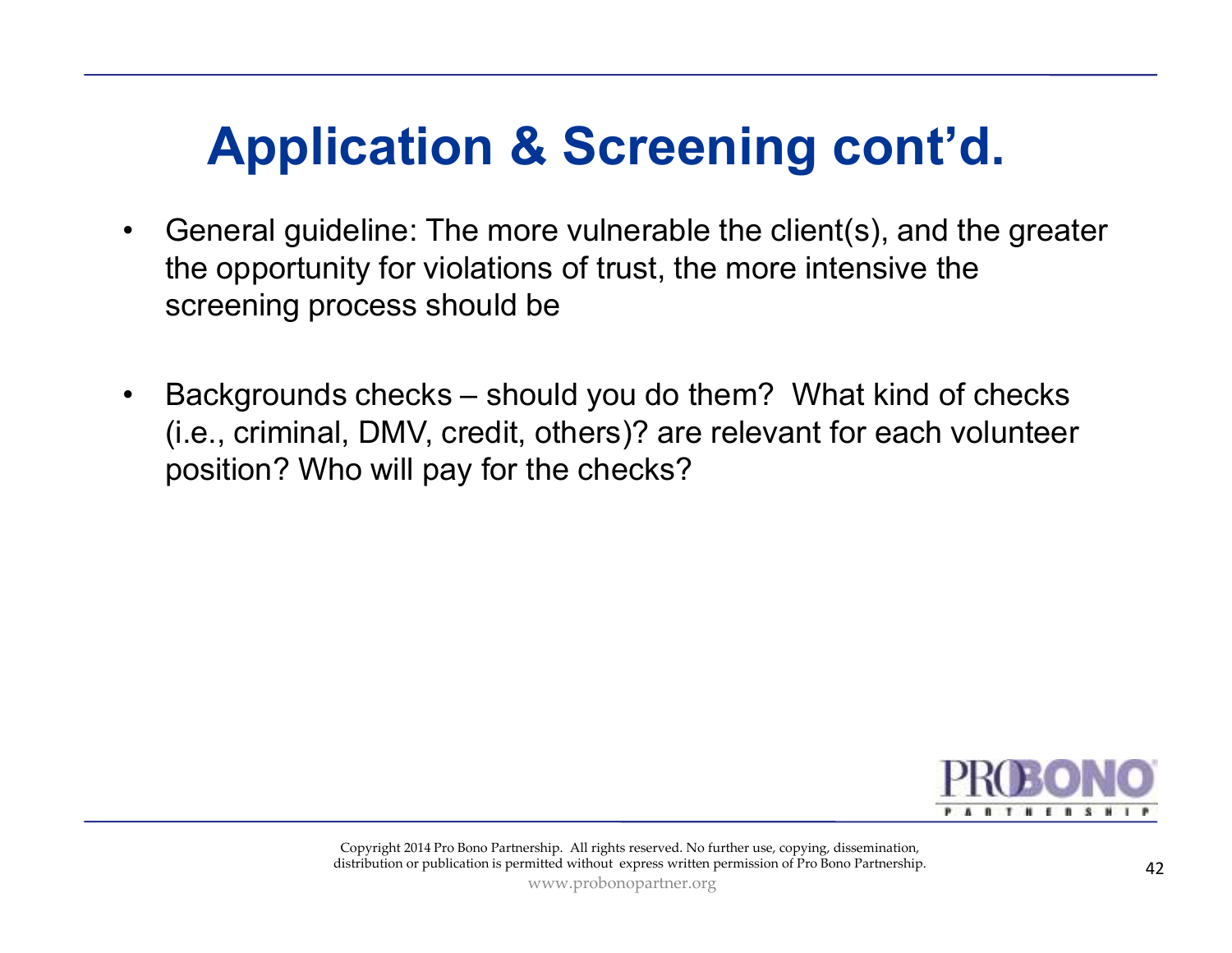### **Best Practices: Handbook and Orientation**

- • Consider having a volunteer handbook
	- Scope of responsibilities what volunteers can and cannot / should not do
	- Safety policies, if any
	- Procedure for volunteers to report problems or concerns
	- $-$  Acknowledgment and waiver forms
- 

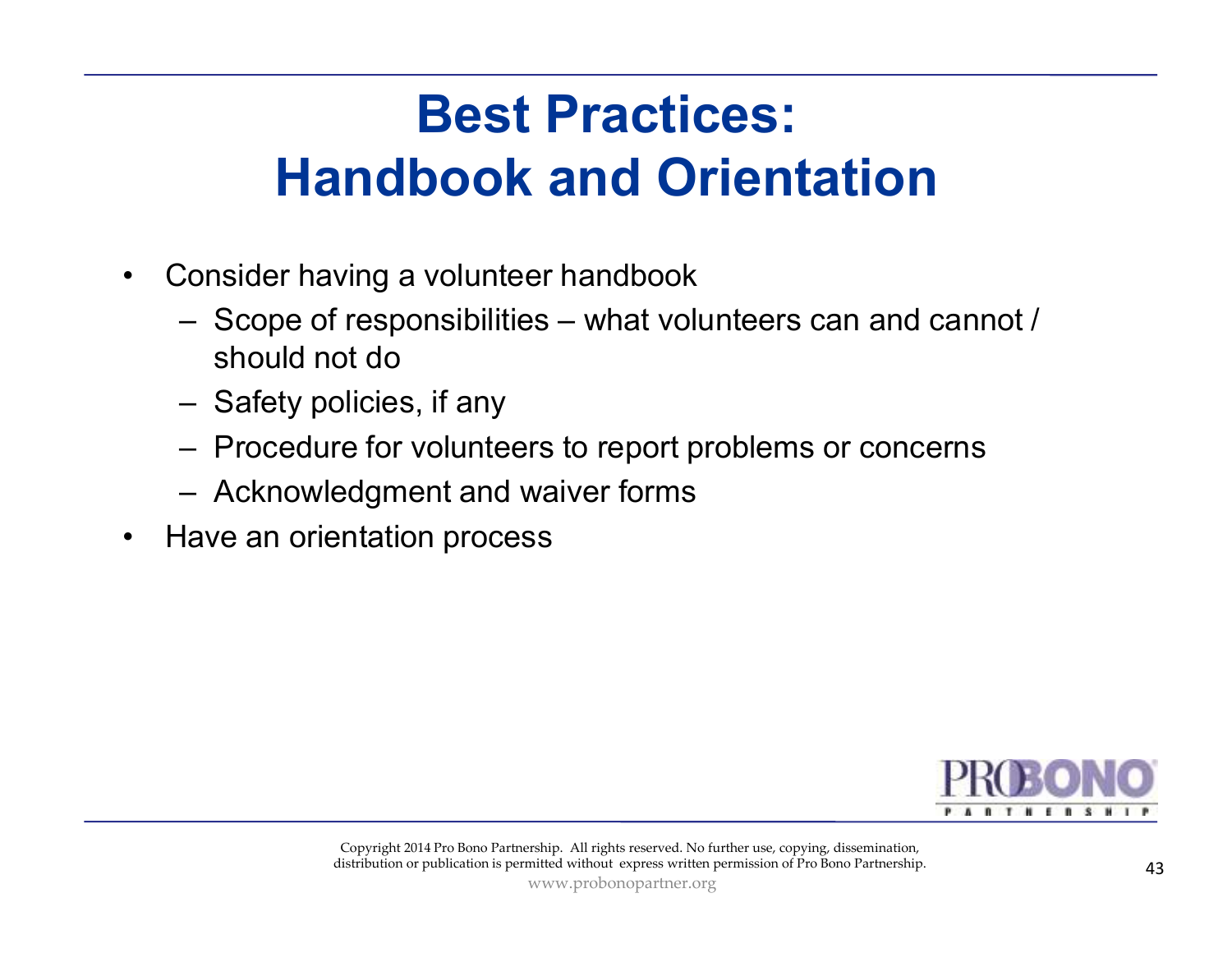### **Best Practices: Supervision**

- •Who manages your volunteers?
- • Consistently apply your organization's disciplinary procedures concerning volunteers – are volunteers subject to appropriate discipline, up to and including removal, for violations of your organization's policies?
- •Address problems / concerns as they emerge!

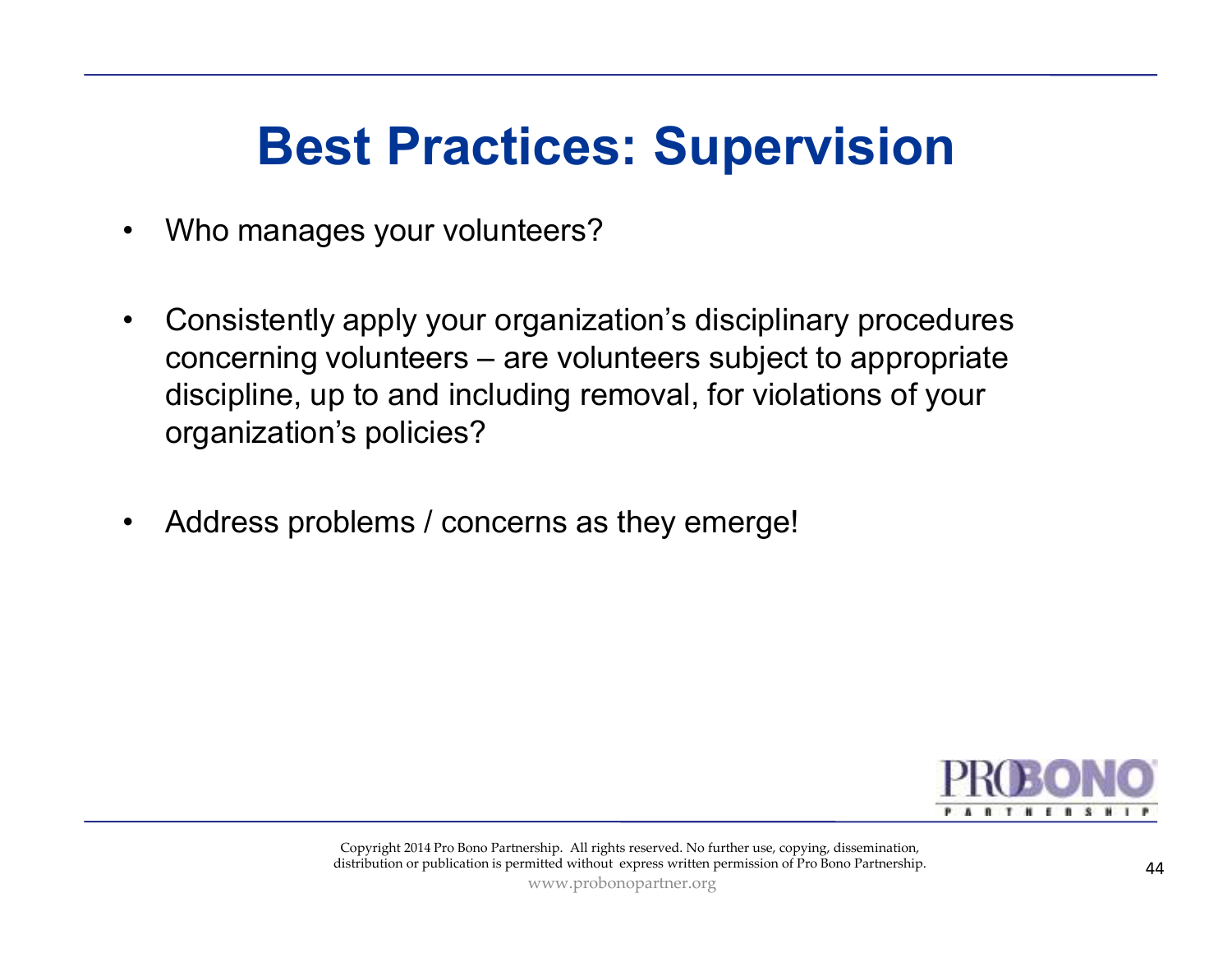### **Liability Concerns**

- • An organization may be liable if it puts a dangerous person in a position to harm others. Liability will depend partly on adequacy of organization's pre-retention investigation into volunteer's background and partly on organization's supervision. Did organization act reasonably?
	- What's reasonable? It depends:
		- Nature and responsibilities of the position
		- Severity of the potential risk of harm
		- Access to information cost, delays
		- Resources of the organization
		- Adherence to organization's own policies
- $\bullet$  Organization may also be vicariously liable for acts of volunteers performed within the scope of their service on behalf of the organization

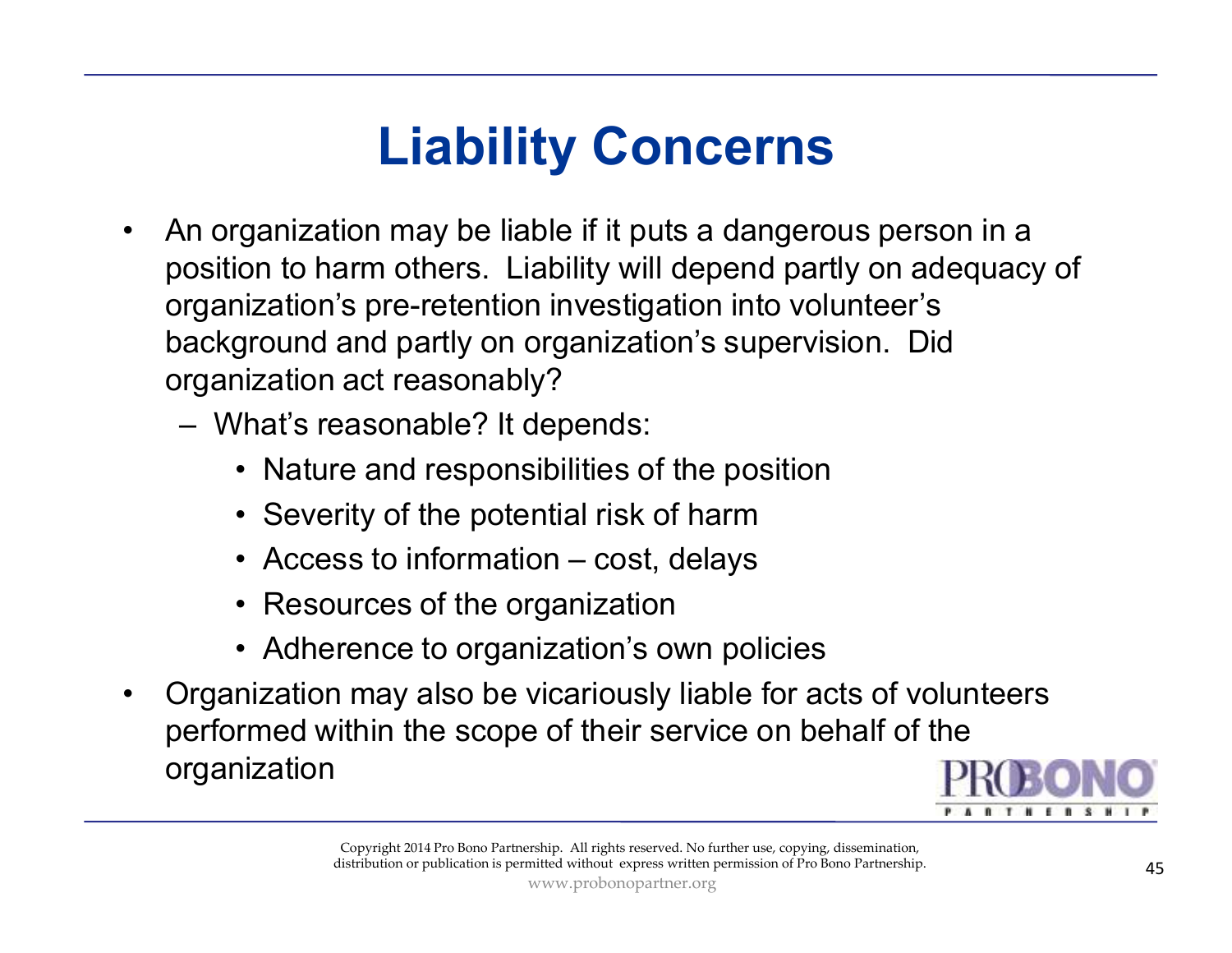#### **Insurance**

- ● Does your organization have adequate insurance and appropriate coverage? Some types of policies to consider:
	- ●General liability
	- ●Directors and officers liability (D & O )
	- ●Special events
	- ●Automobile insurance
	- ●Other policies as needed
	- ●Check your policies – do they cover volunteers? Harm to a volunteer? Harm caused by a volunteer?
	- ●Talk to an insurance professional

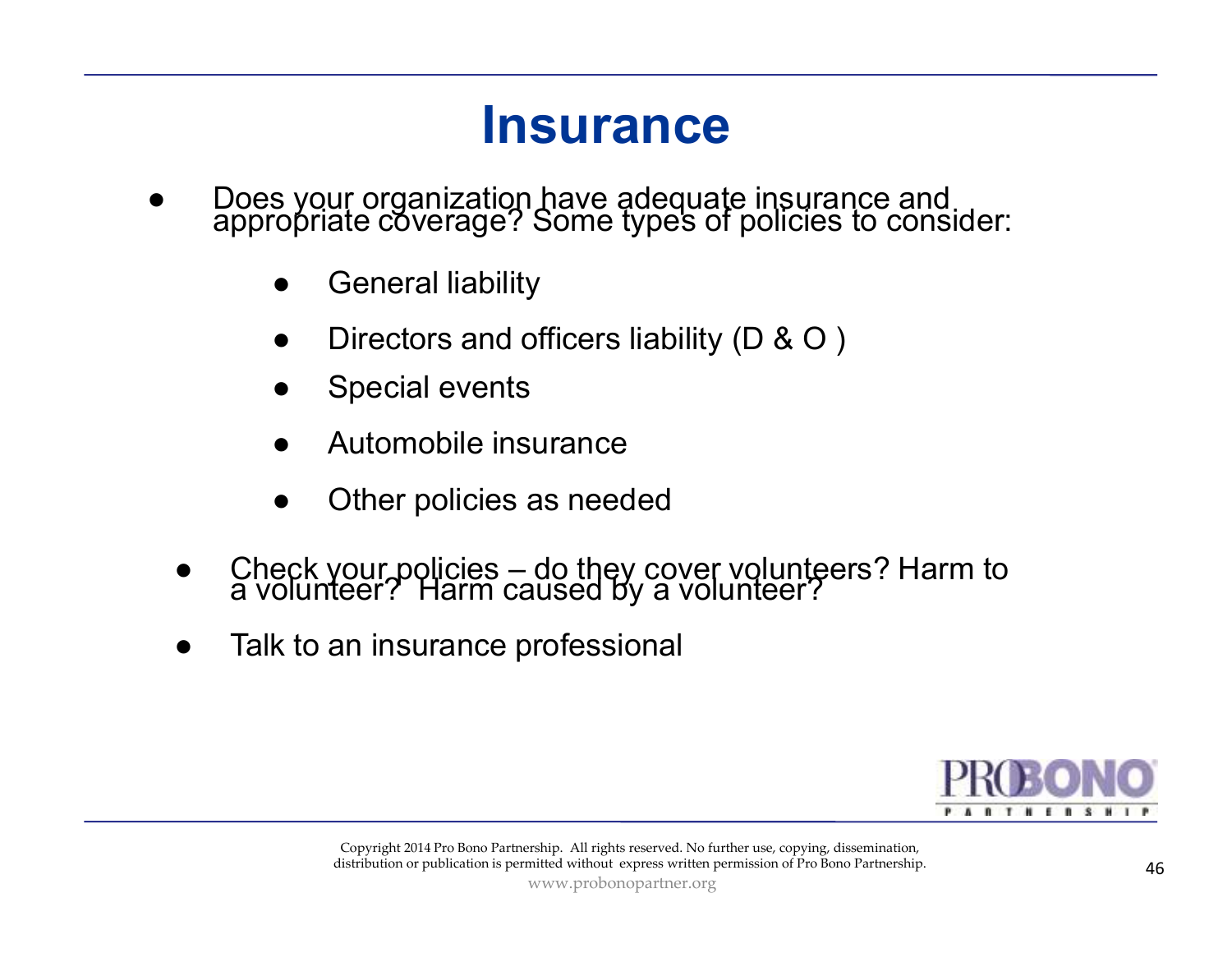### **Other Resources**

"Right from the Start – Guidelines for Non-For-Profit Board Members"

 http://www.charitiesnys.com/pdfs/Right%20From%20the%20Start%20Final.pdf

"Internal Controls and Financial Accountability for Not-for-Profit Boards"

 http://www.charitiesnys.com/pdfs/Internal%20Controls%20-

%20Final%20-%20Small%20Type.pdf<br>
S Stay Exempt: Tax Basics for Exempt Organizations:<br>
http://www.stayexempt.irs.gov/<br>
nprofit Risk Management Center: http://www.nonprofitm<br>
opyright2014Pro Bono Partnership. All rights rese IRS Stay Exempt: Tax Basics for Exempt Organizations: http://www.stayexempt.irs.gov/

Nonprofit Risk Management Center: http://www.nonprofitrisk.org/

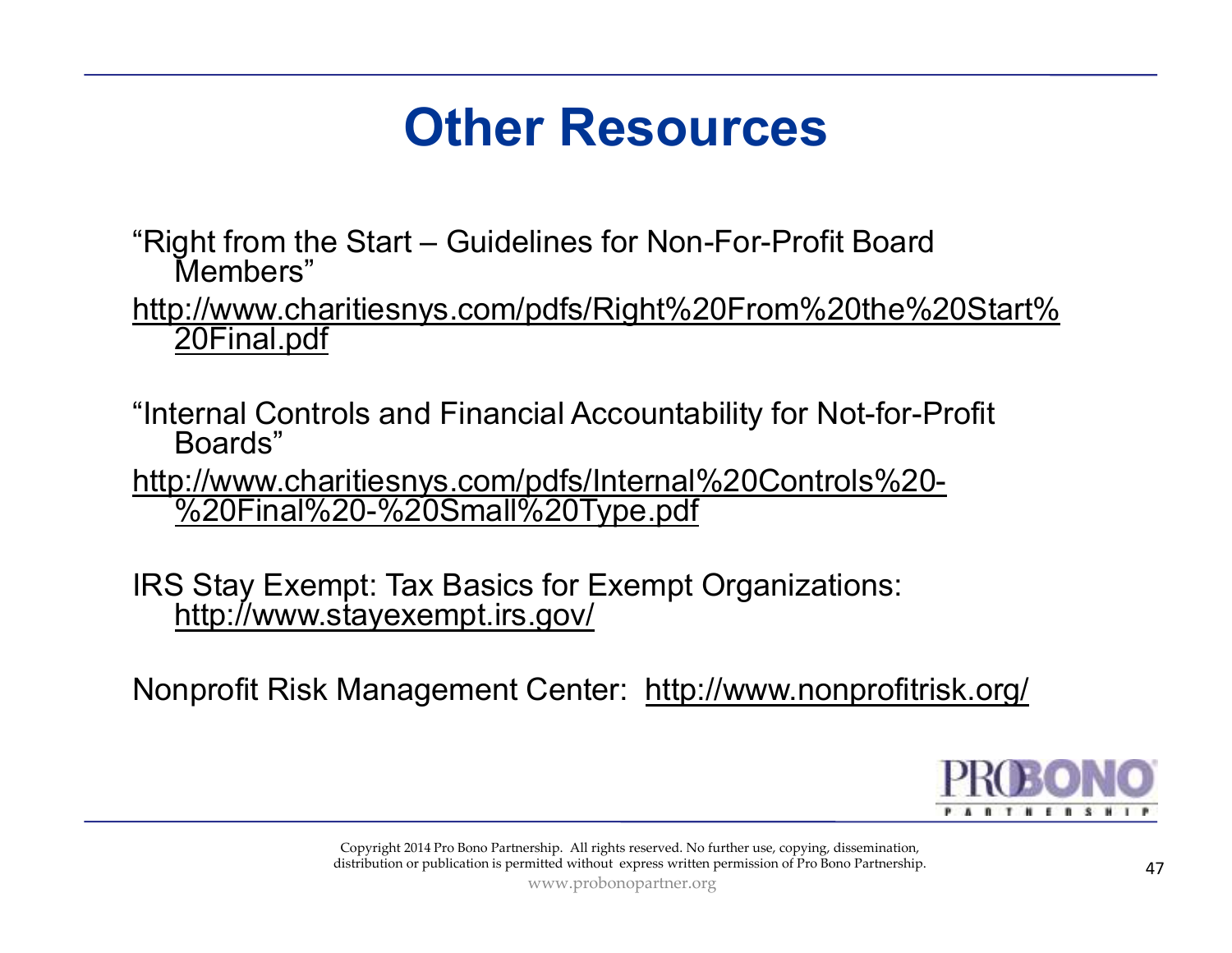### **Contact Us**

New York & Fairfield County

237 Mamaroneck AvenueSuite 300 White Plains, NY 10605 Phone: 914-328-0674

280 Trumbull Street 28<sup>th</sup> Floor Hartford, CT 06103 Phone: 860-541-4951 Connecticut (except Fairfield County)

New Jersey

300 Lanidex PlazaSuite 3203 Parsippany, NJ 07054 Phone: 973-240-6955



www.facebook.com/PBPartnership



www.twitter.com/PBPartnership



www.linkedin.com/company/pro-bono-partnership



Copyright 2014 Pro Bono Partnership. All rights reserved. No further use, copying, dissemination, distribution or publication is permitted without express written permission of Pro Bono Partnership.

www.probonopartner.org